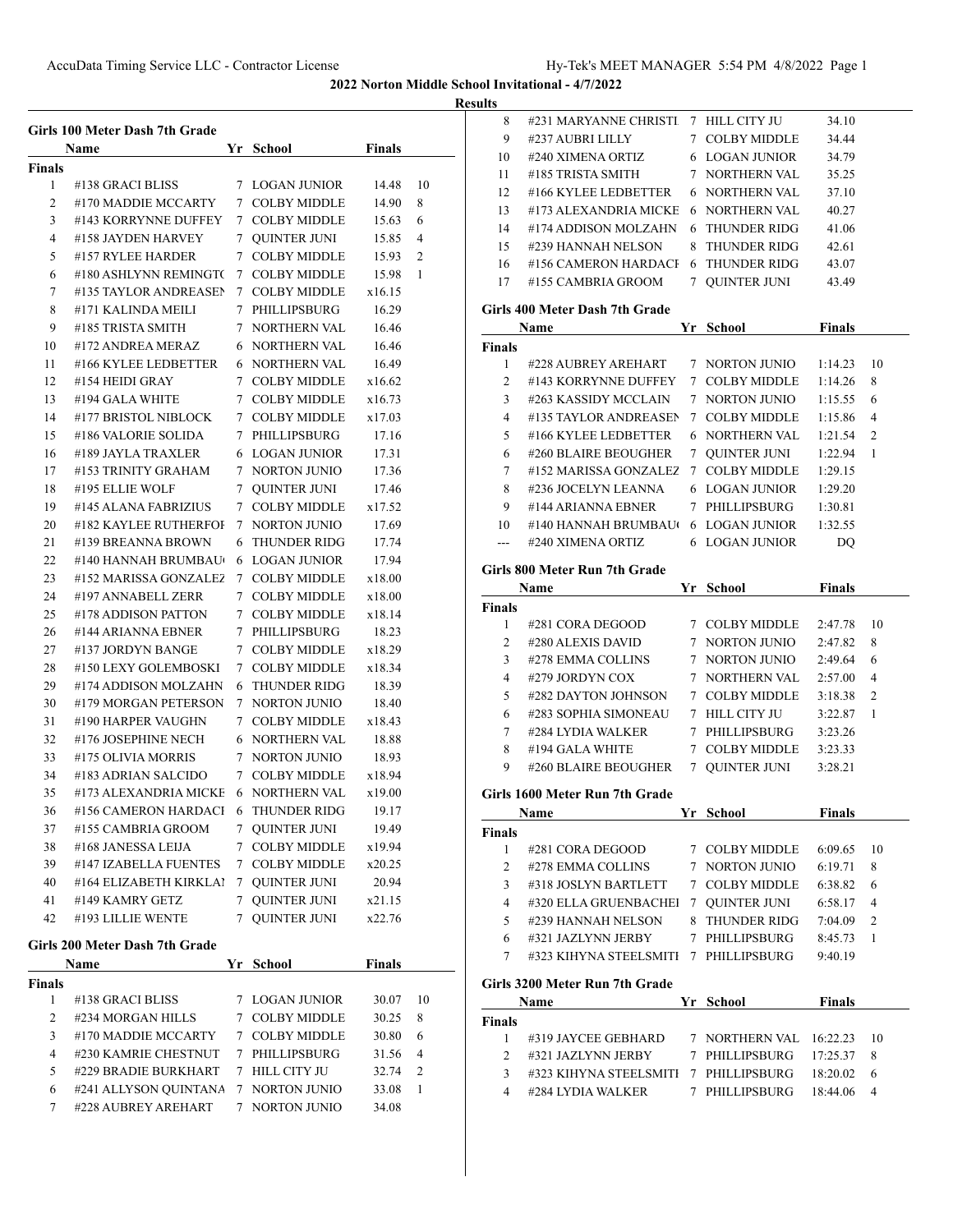|                | <b>Name</b>           | Yr | School              | <b>Finals</b> |               |
|----------------|-----------------------|----|---------------------|---------------|---------------|
| <b>Finals</b>  |                       |    |                     |               |               |
|                | #357 CHLOE COX        |    | NORTON JUNIO        | 19.86         | 10            |
| $\overline{2}$ | #361 LEXI MAY         |    | <b>QUINTER JUNI</b> | 19.99         | 8             |
| 3              | #279 JORDYN COX       |    | <b>NORTHERN VAL</b> | 20.00         | 6             |
| 4              | #170 MADDIE MCCARTY   |    | 7 COLBY MIDDLE      | 20.75         | 4             |
| 5              | #135 TAYLOR ANDREASEN | 7  | <b>COLBY MIDDLE</b> | 21.58         | $\mathcal{L}$ |
| 6              | #358 HAEDYN COX       |    | 6 NORTHERN VAL      | 21.62         |               |
| 7              | #157 RYLEE HARDER     |    | COLBY MIDDLE        | 21.67         |               |
| 8              | #230 KAMRIE CHESTNUT  | 7  | PHILLIPSBURG        | 22.11         |               |

#### **Girls 200 Meter Hurdles 7th Grade**

|                | <b>Name</b>        |   | Yr School             | <b>Finals</b> |                |
|----------------|--------------------|---|-----------------------|---------------|----------------|
| <b>Finals</b>  |                    |   |                       |               |                |
|                | #361 LEXI MAY      |   | <b>QUINTER JUNI</b>   | 35.00         | 10             |
| $\mathfrak{D}$ | #357 CHLOE COX     |   | NORTON JUNIO          | 35.43         | 8              |
| 3              | #372 LEAH CLARK    |   | NORTON JUNIO          | 36.22         | 6              |
| 4              | #157 RYLEE HARDER  | 7 | <b>COLBY MIDDLE</b>   | 39.52         | $\overline{4}$ |
| 5              | #358 HAEDYN COX    |   | <b>6 NORTHERN VAL</b> | 39.57         | $\mathcal{D}$  |
| 6              | #158 JAYDEN HARVEY |   | <b>OUINTER JUNI</b>   | 40.19         |                |
|                | #373 CHLOE JACOBS  |   | PHILLIPSBURG          | 40.95         |                |

### **Girls 4x100 Meter Relay 7th Grade**

|               | Team                              | Relay        | <b>Finals</b>               |
|---------------|-----------------------------------|--------------|-----------------------------|
| <b>Finals</b> |                                   |              |                             |
| 1             | <b>COLBY MIDDLE SCHOOL</b>        | $\mathsf{A}$ | 10<br>58.46                 |
|               | 1) #143 KORRYNNE DUFFEY 7         |              | 2) #234 MORGAN HILLS 7      |
|               | 3) #180 ASHLYNN REMINGTON         |              | 4) #410 LIBBY SOEHNER 7     |
| $\mathcal{D}$ | PHILLIPSBURG                      | A            | 1:01.60<br>- 8              |
|               | 1) #171 KALINDA MEILI 7           |              | 2) #409 RYLEIGH SEEMS 7     |
|               | 3) #373 CHLOE JACOBS 7            |              | 4) #230 KAMRIE CHESTNUT 7   |
| 3             | HILL CITY JUNIOR HIGH             | A            | 1:04.08<br>6                |
|               | 1) #231 MARYANNE CHRISTIAN        |              | 2) #404 EVA HART 7          |
|               | 3) #283 SOPHIA SIMONEAU 7         |              | 4) #229 BRADIE BURKHART 7   |
| 4             | <b>THUNDER RIDG</b>               | $\mathsf{A}$ | 1:08.20<br>$\overline{4}$   |
|               | 1) #412 LEANKA VANDERLINDI        |              | 2) #402 KAYDENCE DODDS 7    |
|               | 3) #156 CAMERON HARDACRE          |              | 4) #407 LEXI RUST 6         |
| $\sim$        | <b>NORTHERN VAL</b>               | A            | $\mathfrak{D}$<br>1:10.29   |
|               | 1) #172 ANDREA MERAZ 6            |              | 2) #176 JOSEPHINE NECH 6    |
|               | 3) #408 IRIS SCHEMPER 7           |              | 4) #173 ALEXANDRIA MICKEL ( |
| 6             | <b>LOGAN JUNIOR HIGH</b>          | A            | 1:11.40<br>$\overline{1}$   |
|               | 1) #400 CORA ASHMORE 7            |              | 2) #140 HANNAH BRUMBAUGH    |
|               | 3) #163 LILLIAN KARLIN 6          |              | 4) #411 EMMA TRAXLER 7      |
|               | <b>NORTON JUNIOR HIGH</b>         | R            | DO                          |
|               | <b>QUINTER JUNIOR HIGH</b>        | A            | DO                          |
|               | 1) #361 LEXI MAY 7                |              | 2) #260 BLAIRE BEOUGHER 7   |
|               | 3) #406 KENDYL JOHNSON 7          |              | 4) #401 ROSELYNN BOONE 7    |
|               | Girls 4x200 Meter Relay 7th Grade |              |                             |

| Team                   | Relay | <b>Finals</b>              |
|------------------------|-------|----------------------------|
| Finals                 |       |                            |
| NORTON JUNIOR HIGH     | А     | $2:12.42 \quad 10$         |
| 1) #372 LEAH CLARK 7   |       | 2) #241 ALLYSON QUINTANA 7 |
| 3) #278 EMMA COLLINS 7 |       | 4) #263 KASSIDY MCCLAIN 7  |

| 2  | <b>COLBY MIDDLE SCHOOL</b> | A | 8<br>2:15.87                |
|----|----------------------------|---|-----------------------------|
|    | 1) #431 EMILY FLANAGIN 7   |   | 2) #282 DAYTON JOHNSON 7    |
|    | 3) #237 AUBRI LILLY 7      |   | 4) #180 ASHLYNN REMINGTON   |
| 3  | PHILLIPSBURG               | A | 2:19.20<br>6                |
|    | 1) #373 CHLOE JACOBS 7     |   | 2) #432 MILEY MOFFATT 7     |
|    | 3) #429 AZARIAH CHRISTY 7  |   | 4) #186 VALORIE SOLIDA 7    |
| 4  | <b>NORTHERN VAL</b>        | A | 2:20.34<br>$\overline{4}$   |
|    | 1) #185 TRISTA SMITH 7     |   | 2) #358 HAEDYN COX 6        |
|    | 3) #319 JAYCEE GEBHARD 7   |   | 4) #279 JORDYN COX 7        |
| 5. | THUNDER RIDG               | A | $2:24.81$ 2                 |
|    | 1) #430 JASMINE FERGUSON 7 |   | 2) #402 KAYDENCE DODDS 7    |
|    | 3) #239 HANNAH NELSON 8    |   | 4) #412 LEANKA VANDERLINDI  |
| 6  | <b>NORTHERN VAL</b>        | B | x2:30.50                    |
|    | 1) #172 ANDREA MERAZ 6     |   | 2) #176 JOSEPHINE NECH 6    |
|    | 3) #161 RENE' HORACEK 6    |   | 4) #173 ALEXANDRIA MICKEL ( |
| 7  | <b>QUINTER JUNIOR HIGH</b> | A | 2:53.22<br>1                |
|    | 1) #401 ROSELYNN BOONE 7   |   | 2) #195 ELLIE WOLF 7        |
|    | 3) #193 LILLIE WENTE 7     |   | 4) #428 NYLA BREEDEN 7      |

# **Girls 4x400 Meter Relay 7th Grade**

|                | <b>Team</b>                | Relay        | <b>Finals</b>             |
|----------------|----------------------------|--------------|---------------------------|
| <b>Finals</b>  |                            |              |                           |
|                | <b>COLBY MIDDLE SCHOOL</b> | A            | 4:52.02<br>10             |
|                | 1) #318 JOSLYN BARTLETT 7  |              | 2) #281 CORA DEGOOD 7     |
|                | 3) #170 MADDIE MCCARTY 7   |              | 4) #410 LIBBY SOEHNER 7   |
| $\mathfrak{D}$ | <b>NORTON JUNIOR HIGH</b>  | A            | 4:53.07<br>8              |
|                | 1) #357 CHLOE COX 7        |              | 2) #263 KASSIDY MCCLAIN 7 |
|                | 3) #280 ALEXIS DAVID 7     |              | 4) #278 EMMA COLLINS 7    |
| 3              | <b>QUINTER JUNIOR HIGH</b> | $\mathsf{A}$ | 5:20.56<br>- 6            |
|                | 1) #361 LEXI MAY 7         |              | 2) #260 BLAIRE BEOUGHER 7 |
|                | 3) #320 ELLA GRUENBACHER 7 |              | 4) #406 KENDYL JOHNSON 7  |
| 4              | PHILLIPSBURG               | A            | 5:30.99<br>$\overline{4}$ |
|                | 1) #373 CHLOE JACOBS 7     |              | 2) #284 LYDIA WALKER 7    |
|                | 3) #171 KALINDA MEILI 7    |              | 4) #186 VALORIE SOLIDA 7  |

## **Girls High Jump 7th Grade**

|                | Name                              | Yr | School              | Finals      |                |
|----------------|-----------------------------------|----|---------------------|-------------|----------------|
| <b>Finals</b>  |                                   |    |                     |             |                |
| 1              | #409 RYLEIGH SEEMS                | 7  | PHILLIPSBURG        | $4 - 0.500$ | 10             |
| 2              | #280 ALEXIS DAVID                 | 7  | <b>NORTON JUNIO</b> | $4 - 00.00$ | 6              |
| 2              | #229 BRADIE BURKHART              | 7  | <b>HILL CITY JU</b> | $4 - 00.00$ | 6              |
| $\overline{c}$ | #320 ELLA GRUENBACHEI             | 7  | <b>OUINTER JUNI</b> | $4 - 00.00$ | 6              |
| 5              | #263 KASSIDY MCCLAIN              | 7  | NORTON JUNIO        | J4-00.00    | $\overline{2}$ |
| 6              | #177 BRISTOL NIBLOCK              | 7  | <b>COLBY MIDDLE</b> | 3-08.00     | 1              |
| 7              | #240 XIMENA ORTIZ                 | 6  | LOGAN JUNIOR        | J3-08.00    |                |
| 7              | #189 JAYLA TRAXLER                | 6  | <b>LOGAN JUNIOR</b> | J3-08.00    |                |
| 7              | #318 JOSLYN BARTLETT              | 7  | <b>COLBY MIDDLE</b> | J3-08.00    |                |
| ---            | #137 JORDYN BANGE                 | 7  | <b>COLBY MIDDLE</b> | NH          |                |
| ---            | #236 JOCELYN LEANNA               | 6  | <b>LOGAN JUNIOR</b> | NH          |                |
|                | #144 ARIANNA EBNER                |    | PHILLIPSBURG        | NH          |                |
|                | #139 BREANNA BROWN                | 6  | THUNDER RIDG        | NH          |                |
|                | <b>Girls Pole Vault 7th Grade</b> |    |                     |             |                |
|                | Name                              | Yr | School              | Finals      |                |

| Finals |                     |                        |             |     |
|--------|---------------------|------------------------|-------------|-----|
|        | #279 JORDYN COX     | 7 NORTHERN VAL 6-03.00 |             | -10 |
|        | #406 KENDYL JOHNSON | 7 OUINTER JUNI         | $5-06.00$ 8 |     |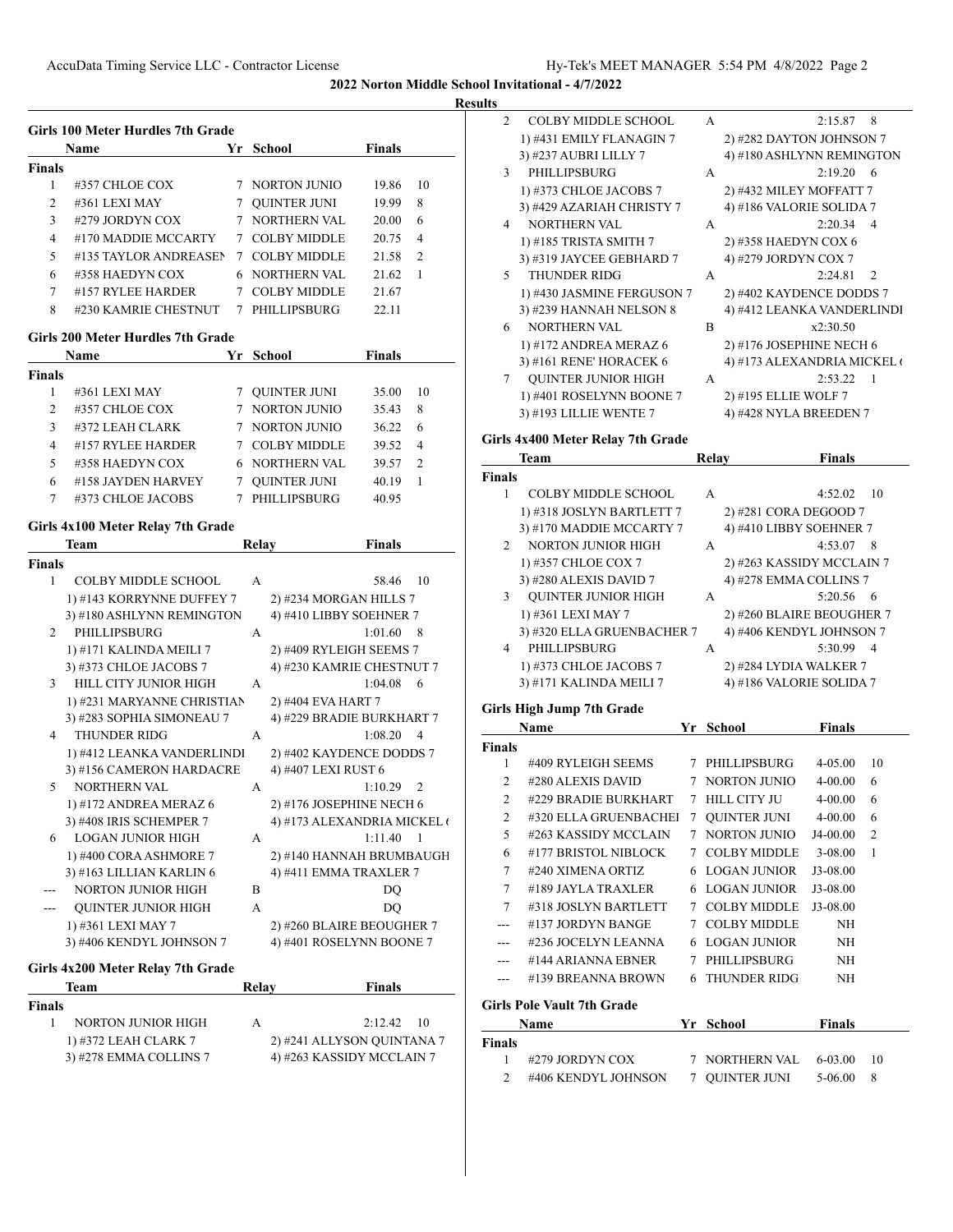**Results**

|                  | Finals  (Girls Pole Vault 7th Grade)<br>Name |             | Yr School<br><b>Finals</b>       |                      |                |
|------------------|----------------------------------------------|-------------|----------------------------------|----------------------|----------------|
| 3                | #241 ALLYSON QUINTANA 7 NORTON JUNIO         |             |                                  | 5-00.00              | 6              |
| $\overline{4}$   | #358 HAEDYN COX                              |             | 6 NORTHERN VAL                   | J5-00.00             | $\overline{4}$ |
| $---$            | #323 KIHYNA STEELSMITI 7 PHILLIPSBURG        |             |                                  | NH                   |                |
|                  | #183 ADRIAN SALCIDO                          |             | 7 COLBY MIDDLE                   |                      |                |
| $---$            |                                              |             |                                  | NH                   |                |
| ---              | #281 CORA DEGOOD                             |             | 7 COLBY MIDDLE                   | NH                   |                |
|                  | #357 CHLOE COX                               |             | 7 NORTON JUNIO                   | NH                   |                |
| $---$            | #143 KORRYNNE DUFFEY 7 COLBY MIDDLE          |             |                                  | NH                   |                |
|                  | <b>Girls Long Jump 7th Grade</b><br>Name     |             | Yr School                        | <b>Finals</b>        |                |
| <b>Finals</b>    |                                              |             |                                  |                      |                |
| 1                | #234 MORGAN HILLS                            |             | 7 COLBY MIDDLE 13-05.50          |                      | 10             |
| 2                | #138 GRACI BLISS                             |             | 7 LOGAN JUNIOR                   | 13-04.50             | 8              |
| 3                | #280 ALEXIS DAVID                            |             | 7 NORTON JUNIO                   | $12 - 02.50$         | 6              |
| $\overline{4}$   | #230 KAMRIE CHESTNUT                         |             | 7 PHILLIPSBURG                   | 12-00.00             | $\overline{4}$ |
| 5                | #229 BRADIE BURKHART                         |             | 7 HILL CITY JU                   | $11-06.50$           | 2              |
|                  |                                              |             |                                  |                      |                |
| 6                | #372 LEAH CLARK                              |             | 7 NORTON JUNIO                   | $11 - 05.00$         | 1              |
| 7                | #282 DAYTON JOHNSON                          |             | 7 COLBY MIDDLE                   | 11-04.00             |                |
| 8                | #402 KAYDENCE DODDS                          |             | 7 THUNDER RIDG                   | 10-10.00             |                |
| 9                | #441 DALI BRAUN                              |             | 7 NORTON JUNIO                   | 10-07.50             |                |
| 10               | #240 XIMENA ORTIZ                            |             | 6 LOGAN JUNIOR                   | 10-06.50             |                |
| 11               | #409 RYLEIGH SEEMS                           | $7^{\circ}$ | PHILLIPSBURG                     | 10-05.00             |                |
| 12               | #161 RENE' HORACEK                           |             | 6 NORTHERN VAL                   | 10-04.50             |                |
| 12               | #158 JAYDEN HARVEY                           | $7^{\circ}$ | <b>QUINTER JUNI</b>              | 10-04.50             |                |
| 14               | #283 SOPHIA SIMONEAU                         |             | 7 HILL CITY JU                   | 10-01.00             |                |
| 15               | #410 LIBBY SOEHNER                           | $7^{\circ}$ | <b>COLBY MIDDLE</b>              | 9-09.50              |                |
| 16               | #412 LEANKA VANDERLIN                        | 7           | THUNDER RIDG                     | 9-08.00              |                |
| 17               | #401 ROSELYNN BOONE                          | 7           | QUINTER JUNI                     | 9-07.00              |                |
| 18               | #166 KYLEE LEDBETTER                         | 6           | NORTHERN VAL                     | 8-09.00              |                |
| $---$            | #284 LYDIA WALKER                            | 7           | PHILLIPSBURG                     | <b>FOUL</b>          |                |
|                  | #231 MARYANNE CHRISTI                        | $7^{\circ}$ | HILL CITY JU                     | <b>FOUL</b>          |                |
|                  | <b>Girls Triple Jump 7th Grade</b>           |             |                                  |                      |                |
|                  | Name                                         |             | Yr School                        | <b>Finals</b>        |                |
| Finals           |                                              |             |                                  |                      |                |
| 1                | #320 ELLA GRUENBACHE 7                       |             | QUINTER JUNI 28-05.50            |                      | 10             |
| $\overline{2}$   | #406 KENDYL JOHNSON                          | $7^{\circ}$ | QUINTER JUNI                     | 25-03.25             | 8              |
| 3                | #430 JASMINE FERGUSON                        | 7           | THUNDER RIDG                     | 24-07.75             | 6              |
| 4                | #319 JAYCEE GEBHARD                          | 7           | <b>NORTHERN VAL</b>              | 22-07.00             | 4              |
| 5                | #401 ROSELYNN BOONE                          | 7           | QUINTER JUNI                     | 22-04.00             | 2              |
| 6                | #412 LEANKA VANDERLIN                        | 7           | THUNDER RIDG                     | 20-11.25             | 1              |
| 7                | #282 DAYTON JOHNSON                          | 7           | COLBY MIDDLE                     | 20-10.25             |                |
| 8                | #239 HANNAH NELSON                           | 8           | THUNDER RIDG                     | 19-10.25             |                |
| 9                | #186 VALORIE SOLIDA                          |             | 7 PHILLIPSBURG                   | 18-10.25             |                |
| 10               | #183 ADRIAN SALCIDO                          |             | 7 COLBY MIDDLE                   | 17-00.50             |                |
| 11               | #145 ALANA FABRIZIUS                         |             | 7 COLBY MIDDLE                   | 14-03.50             |                |
|                  | <b>Girls Shot Put 7th Grade</b>              |             |                                  |                      |                |
|                  | Name                                         |             | Yr School                        | <b>Finals</b>        |                |
|                  |                                              |             |                                  |                      |                |
|                  |                                              |             |                                  |                      | 10             |
| $\mathbf{1}$     | #467 BREYER DELIMONT                         |             | 7 LOGAN JUNIOR                   | 32-06.00             |                |
| $\overline{2}$   | #234 MORGAN HILLS                            | 7           | <b>COLBY MIDDLE</b>              |                      | 8              |
|                  |                                              |             |                                  | 30-07.00             |                |
| Finals<br>3<br>4 | #409 RYLEIGH SEEMS<br>#190 HARPER VAUGHN     |             | 7 PHILLIPSBURG<br>7 COLBY MIDDLE | 29-08.50<br>28-09.50 | 6<br>4         |

| 5                      | #410 LIBBY SOEHNER                       | 7 COLBY MIDDLE        | 27-06.75      | 1.5 |
|------------------------|------------------------------------------|-----------------------|---------------|-----|
| $7\phantom{.0}$        | #411 EMMA TRAXLER                        | 7 LOGAN JUNIOR        | 25-07.75      |     |
| 8                      | #429 AZARIAH CHRISTY                     | 7 PHILLIPSBURG        | 25-02.25      |     |
| 9                      | #430 JASMINE FERGUSON                    | 7 THUNDER RIDG        | 24-10.75      |     |
| 10                     | #149 KAMRY GETZ                          | 7 QUINTER JUNI        | 24-05.50      |     |
| 11                     | #400 CORA ASHMORE                        | 7 LOGAN JUNIOR        | 23-08.00      |     |
| 12                     | #404 EVA HART                            | 7 HILL CITY JU        | 23-04.25      |     |
|                        | 13 #454 SAVANNAHA LARA                   | 7 NORTON JUNIO        | 22-11.25      |     |
|                        | 14 #164 ELIZABETH KIRKLAI 7 QUINTER JUNI |                       | 22-06.00      |     |
|                        | 15 #453 BROOKE HAMEL                     | 7 HILL CITY JU        | 21-08.25      |     |
|                        | 16 #142 EMMA DEINES                      | 7 PHILLIPSBURG        | 20-07.75      |     |
|                        | 17 #407 LEXI RUST                        | 6 THUNDER RIDG        | 20-03.00      |     |
|                        | 18 #470 ADRIANA WINTERS 7 NORTON JUNIO   |                       | 13-08.00      |     |
|                        | 19 #428 NYLA BREEDEN                     | 7 QUINTER JUNI        | 13-03.00      |     |
|                        | <b>Girls Discus Throw 7th Grade</b>      |                       |               |     |
|                        |                                          |                       | <b>Finals</b> |     |
|                        | Name                                     | Yr School             |               |     |
| Finals<br>$\mathbf{1}$ | #467 BREYER DELIMONT 7 LOGAN JUNIOR      |                       | 88-04         | 10  |
| 2                      | #429 AZARIAH CHRISTY 7 PHILLIPSBURG      |                       | 60-09         | 8   |
|                        | 3 #185 TRISTA SMITH                      | 7 NORTHERN VAL        | 58-02         | 6   |
| 4                      | #441 DALI BRAUN                          | 7 NORTON JUNIO        | 56-05         | 4   |
| 5                      | #407 LEXI RUST                           | 6 THUNDER RIDG        | 55-04         | 2   |
| 6                      | #411 EMMA TRAXLER                        | 7 LOGAN JUNIOR        | 53-02         | 1   |
| $7\degree$             | #404 EVA HART                            | 7 HILL CITY JU        | 51-03         |     |
| 8                      | #164 ELIZABETH KIRKLAI                   | 7 QUINTER JUNI        | 48-10         |     |
| 9                      | #161 RENE' HORACEK                       | 6 NORTHERN VAL        | 48-09         |     |
| 10                     | #190 HARPER VAUGHN                       | 7 COLBY MIDDLE        | 48-02         |     |
| 10                     | #400 CORA ASHMORE                        | 7 LOGAN JUNIOR        | 48-02         |     |
| 12                     | #454 SAVANNAHA LARA                      | 7 NORTON JUNIO        | 46-03         |     |
| 13                     | #453 BROOKE HAMEL                        | 7 HILL CITY JU        | $45-10$       |     |
| 14                     | #149 KAMRY GETZ                          | 7 QUINTER JUNI        | 45-03         |     |
| 15                     | #142 EMMA DEINES                         | 7 PHILLIPSBURG        | 44-10         |     |
|                        | 16 #431 EMILY FLANAGIN                   | 7 COLBY MIDDLE        | $43-10$       |     |
|                        | 17 #237 AUBRI LILLY                      | 7 COLBY MIDDLE        | 42-11         |     |
|                        | 17 #430 JASMINE FERGUSON 7 THUNDER RIDG  |                       | 42-11         |     |
|                        | 19 #408 IRIS SCHEMPER                    | 7 NORTHERN VAL        | 38-04         |     |
|                        | 20 #195 ELLIE WOLF                       | 7 QUINTER JUNI        | 37-08         |     |
|                        | 21 #471 OLIVIA GRAHAM 7 NORTON JUNIO     |                       | $33 - 08$     |     |
|                        |                                          |                       |               |     |
|                        | <b>Girls Javelin Throw 7th Grade</b>     |                       |               |     |
|                        | Name                                     | Yr School             | <b>Finals</b> |     |
| Finals                 |                                          |                       |               |     |
| 1                      | #171 KALINDA MEILI                       | 7 PHILLIPSBURG        | 67-04         | 10  |
| 2                      | #190 HARPER VAUGHN                       | 7 COLBY MIDDLE        | 62-06         | 8   |
| 3                      | #441 DALI BRAUN                          | 7 NORTON JUNIO        | 59-05         | 6   |
| 4                      | #142 EMMA DEINES                         | 7 PHILLIPSBURG        | 56-04         | 4   |
| 5                      | #429 AZARIAH CHRISTY                     | 7 PHILLIPSBURG        | 54-11         | 2   |
| 6                      | #453 BROOKE HAMEL                        | 7 HILL CITY JU        | 51-11         | 1   |
| 7                      | #176 JOSEPHINE NECH                      | <b>6 NORTHERN VAL</b> | 50-06         |     |
| 8                      | #431 EMILY FLANAGIN                      | 7 COLBY MIDDLE        | 49-03         |     |
| 9                      | #404 EVA HART                            | 7 HILL CITY JU        | 48-02         |     |
| 10                     | #403 ZHOEY ERICKSON                      | 7 NORTON JUNIO        | 46-09         |     |
| 11                     | #402 KAYDENCE DODDS                      | 7 THUNDER RIDG        | 42-04         |     |
| 12                     | #454 SAVANNAHA LARA                      | 7 NORTON JUNIO        | 34-06         |     |
| 12                     | #139 BREANNA BROWN                       | 6 THUNDER RIDG        | 34-06         |     |
| 14                     | #197 ANNABELL ZERR                       | 7 COLBY MIDDLE        | 34-04         |     |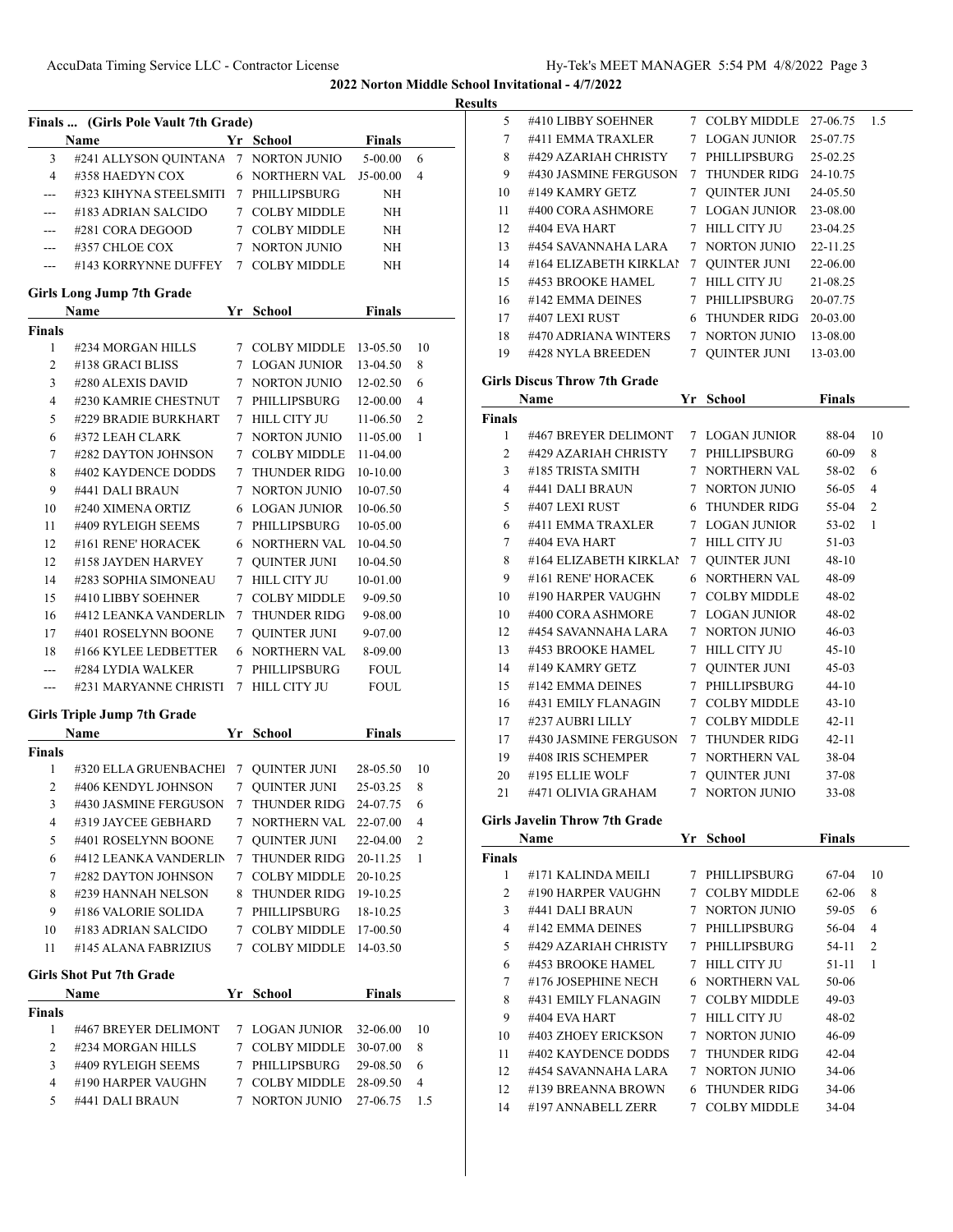AccuData Timing Service LLC - Contractor License Hy-Tek's MEET MANAGER 5:54 PM 4/8/2022 Page 4

**2022 Norton Middle School Invitational - 4/7/2022**

### **<u>esults</u>**

|                    | Finals  (Girls Javelin Throw 7th Grade)<br>Name |    | Yr School      | <b>Finals</b> |                |
|--------------------|-------------------------------------------------|----|----------------|---------------|----------------|
| 15                 | #174 ADDISON MOLZAHN 6 THUNDER RIDG             |    |                | $22 - 02$     |                |
|                    | Girls 100 Meter Dash 8th Grade                  |    |                |               |                |
|                    | <b>Name</b>                                     |    | Yr School      | <b>Finals</b> |                |
| <b>Finals</b>      |                                                 |    |                |               |                |
| 1                  | #67 LILLYIN MOLLENDOR 8 COLBY MIDDLE            |    |                | 14.04         | 10             |
| 2                  | #79 CHLOE VANDERVEEN                            |    | 8 PHILLIPSBURG | 14.40         | 8              |
| 3                  | #42 COURTNEY ANSTAETT                           |    | 8 QUINTER JUNI | 14.76         | 6              |
| $\overline{4}$     | #77 KATHRYN SPEER                               |    | 8 NORTHERN VAL | 14.80         | $\overline{4}$ |
| 5                  | #66 ACELYNN LOUGHRY                             |    | 8 NORTON JUNIO | 14.85         | 2              |
| 6                  | #56 MOLLIE GRIFFIN                              |    | 8 LOGAN JUNIOR | 14.90         | 1              |
| 7                  | #75 KEMBRY SHIPPY                               |    | 8 HILL CITY JU | 15.26         |                |
| 8                  | #70 KAYLA OBERMEYER                             |    | 8 HILL CITY JU | 15.38         |                |
| 9                  | #51 PEYTON CHESTNUT                             |    | 8 THUNDER RIDG | 15.47         |                |
| 10                 | #63 MADISON HULL                                |    | 8 COLBY MIDDLE | 15.77         |                |
| 11                 | #44 KALYSSA BANDY                               |    | 8 COLBY MIDDLE | 15.86         |                |
| 12                 | #48 CORYL CARMEN                                |    | 8 COLBY MIDDLE | 16.02         |                |
| 13                 | #53 RAYLINN ELLIS                               |    | 8 NORTON JUNIO | 16.22         |                |
| 14                 | #85 BALEY WHETHAM                               |    | 8 COLBY MIDDLE | x16.39        |                |
| 15                 | #49 LILLIAN CARTER                              |    | 8 COLBY MIDDLE | x16.47        |                |
| 16                 | #46 YATZHIRA BARRAZA                            |    | 8 COLBY MIDDLE | x16.57        |                |
| 17                 | #72 MAKENZI RHYMER                              |    | 8 COLBY MIDDLE | x16.73        |                |
| 18                 | #81 LYLAH VOSS                                  |    | 8 LOGAN JUNIOR | 16.85         |                |
| 19                 | #84 SYDNEY WERTH                                |    | 8 QUINTER JUNI | 16.92         |                |
| 20                 | #78 RUBY STEPHEN                                |    | 8 COLBY MIDDLE | x17.09        |                |
| 21                 | #54 NATALIE EVELEIGH                            |    | 8 NORTON JUNIO | 17.17         |                |
| 22                 | #61 CHEYANNE HILL                               |    | 8 COLBY MIDDLE | x17.20        |                |
| 23                 | #62 CASEY HINMAN                                |    | 7 QUINTER JUNI | 17.92         |                |
| 24                 | #65 PEYTON LAWSON                               |    | 8 NORTON JUNIO | 18.10         |                |
| 25                 | #43 ANJALI BALBUENA                             |    | 8 COLBY MIDDLE | x18.13        |                |
| 26                 | #69 MOLLY NORMAN                                |    | 8 COLBY MIDDLE | x18.57        |                |
| 27                 | #60 DELANEY HARGITT                             |    | 8 QUINTER JUNI | 18.61         |                |
| 28                 | #50 ISABELLA CASTENED                           |    | 8 COLBY MIDDLE | x18.64        |                |
| 29                 | #59 SAMANTHA HALL                               |    | 8 PHILLIPSBURG | 19.35         |                |
| 30                 | #57 NICHOLE GROSS                               |    | 8 PHILLIPSBURG | 19.54         |                |
| 31                 | #52 CADY DOOLEY                                 |    | 8 HILL CITY JU | 20.02         |                |
| 32                 | #64 TAYDON JANOUSEK                             |    | 8 COLBY MIDDLE | x20.39        |                |
|                    | Girls 200 Meter Dash 8th Grade                  |    |                |               |                |
|                    | <b>Name</b>                                     | Yr | <b>School</b>  | <b>Finals</b> |                |
| <b>Finals</b><br>1 | #224 ADDYSIN MOLLEND(                           |    | 8 COLBY MIDDLE | 29.27         | 10             |
| 2                  | #67 LILLYIN MOLLENDOR                           |    | 8 COLBY MIDDLE | 29.87         | 8              |
| 3                  | #217 AUDREY BINA                                |    | 8 NORTHERN VAL | 29.99         | 6              |
| 4                  | #56 MOLLIE GRIFFIN                              |    | 8 LOGAN JUNIOR | 30.73         | 4              |
| 5                  | #79 CHLOE VANDERVEEN                            |    | 8 PHILLIPSBURG | 30.83         | 2              |
| 6                  | #220 NATALIE FISCHER                            |    | 8 PHILLIPSBURG | 31.63         | 1              |
| 7                  | #75 KEMBRY SHIPPY                               |    | 8 HILL CITY JU | 32.19         |                |
| 8                  | #51 PEYTON CHESTNUT                             |    | 8 THUNDER RIDG | 32.32         |                |
| 9                  | #218 KEARA DODDS                                |    | 8 THUNDER RIDG |               |                |
|                    |                                                 |    |                | 32.68         |                |
| 10                 | #77 KATHRYN SPEER                               |    | 8 NORTHERN VAL | 33.04         |                |
| 11                 | #227 ASHALYNE TALLENT                           |    | 8 NORTON JUNIO | 33.31         |                |
| 12                 | #70 KAYLA OBERMEYER                             |    | 8 HILL CITY JU | 33.34         |                |
| 13                 | #226 JOHANNA SHELLITO                           |    | 8 HILL CITY JU | 34.01         |                |
| 14                 | #221 MORGAN MAPES                               |    | 8 NORTON JUNIO | 34.14         |                |

| 15                | #46 YATZHIRA BARRAZA                                 |    | 8 COLBY MIDDLE                   | 34.59          |        |
|-------------------|------------------------------------------------------|----|----------------------------------|----------------|--------|
| 16                | #84 SYDNEY WERTH                                     |    | 8 OUINTER JUNI                   | 36.04          |        |
| 17                | #54 NATALIE EVELEIGH                                 |    | 8 NORTON JUNIO                   | 36.19          |        |
| 18                | #225 BROOKE PRESTON                                  |    | 8 NORTHERN VAL                   | 38.73          |        |
| 19                | #57 NICHOLE GROSS                                    |    | 8 PHILLIPSBURG                   | 41.21          |        |
| 20                | #60 DELANEY HARGITT                                  |    | 8 OUINTER JUNI                   | 42.56          |        |
|                   | Girls 400 Meter Dash 8th Grade                       |    |                                  |                |        |
|                   | Name                                                 | Yr | School                           | <b>Finals</b>  |        |
| <b>Finals</b>     |                                                      |    |                                  |                |        |
| 1                 | #79 CHLOE VANDERVEEN                                 |    | 8 PHILLIPSBURG                   | 1:07.73        | 10     |
| 2                 | #217 AUDREY BINA                                     |    | 8 NORTHERN VAL                   | 1:08.07        | 8      |
| 3                 | #224 ADDYSIN MOLLENDO                                |    | 8 COLBY MIDDLE                   | 1:08.85        | 6      |
| 4                 | #248 ALISE WAIT                                      |    | 8 NORTON JUNIO                   | 1:13.16        | 4      |
| 5                 | #243 OLIVIA ALEXANDER                                |    | 8 NORTON JUNIO                   |                | 2      |
|                   |                                                      |    |                                  | 1:14.63        |        |
| 6                 | #245 LAUREN BALCKWOC                                 | 8  | QUINTER JUNI                     | 1:16.45        | 1      |
| 7                 | #85 BALEY WHETHAM                                    | 8  | <b>COLBY MIDDLE</b>              | 1:16.92        |        |
| 8                 | #244 RAEDEN ASCHENBRI                                |    | 8 COLBY MIDDLE                   | 1:19.88        |        |
| 9                 | #218 KEARA DODDS                                     |    | 8 THUNDER RIDG                   | 1:21.34        |        |
| 10                | #247 TAYLOR SCHLEGEL                                 |    | 8 NORTON JUNIO                   | 1:22.87        |        |
|                   | Girls 800 Meter Run 8th Grade                        |    |                                  |                |        |
|                   | Name                                                 |    | Yr School                        | <b>Finals</b>  |        |
| <b>Finals</b>     |                                                      |    |                                  |                |        |
| 1                 | #79 CHLOE VANDERVEEN                                 |    | 8 PHILLIPSBURG                   | 2:54.66        | 10     |
| 2                 | #49 LILLIAN CARTER                                   |    | 8 COLBY MIDDLE                   | 2:59.67        | 8      |
| 3                 | #42 COURTNEY ANSTAET!                                |    | 8 QUINTER JUNI                   | 3:00.91        | 6      |
| 4                 | #285 BRANDY ABEL                                     |    | 8 NORTON JUNIO                   | 3:00.99        | 4      |
| 5                 | #53 RAYLINN ELLIS                                    |    | 8 NORTON JUNIO                   | 3:02.44        | 2      |
| 6                 | #287 JANEE MOORE                                     |    | 8 NORTHERN VAL                   | 3:07.87        | 1      |
| 7                 | #48 CORYL CARMEN                                     |    | 8 COLBY MIDDLE                   | 3:10.10        |        |
| 8                 | #286 JOHNNA EBNER                                    |    | 8 PHILLIPSBURG                   | 3:30.64        |        |
| 9                 | #289 LILLI PUGA                                      |    | 8 NORTON JUNIO                   | 3:49.72        |        |
|                   | Girls 1600 Meter Run 8th Grade                       |    |                                  |                |        |
|                   | Name                                                 |    | Yr School                        | <b>Finals</b>  |        |
| Finals            |                                                      |    |                                  |                |        |
| 1                 | #326 LORELEI GRANBERR 8 NORTON JUNIO                 |    |                                  | 7:00.13        | 10     |
| 2                 | #324 SARAH CHRISTIAN                                 |    | 8 HILL CITY JU                   | 7:22.85        | 8      |
| 3                 | #227 ASHALYNE TALLENT                                |    | 8 NORTON JUNIO                   | 7:23.26        | 6      |
| $\mathbf{\Delta}$ | #329 CALI WAGONER 8 QUINTER JUNI                     |    |                                  | 7:28.31 4      |        |
|                   | 5 #61 CHEYANNE HILL                                  |    | 8 COLBY MIDDLE 7:51.66           |                | 2      |
|                   | 6 #286 JOHNNA EBNER                                  |    | 8 PHILLIPSBURG 7:52.01           |                | - 1    |
|                   | 7 #328 ELLA PROSSER 8 QUINTER JUNI                   |    |                                  | 8:34.88        |        |
|                   | Girls 3200 Meter Run 8th Grade                       |    |                                  |                |        |
|                   | Name<br>the control of the control of the control of |    | Yr School Finals                 |                |        |
| <b>Finals</b>     |                                                      |    |                                  |                |        |
| 1                 | #328 ELLA PROSSER                                    |    | 8 QUINTER JUNI 18:14.51          |                | 10     |
| 2                 | #345 MILEY PENNIGTON 8 QUINTER JUNI 18:27.18         |    |                                  |                | 8      |
|                   |                                                      |    |                                  |                |        |
|                   | Girls 100 Meter Hurdles 8th Grade                    |    |                                  |                |        |
|                   |                                                      |    |                                  |                |        |
|                   | Name                                                 |    | Yr School                        | <b>Finals</b>  |        |
| Finals            |                                                      |    |                                  |                |        |
| $\mathbf{1}$      | #287 JANEE MOORE                                     |    | 8 NORTHERN VAL                   | 20.55 10       |        |
|                   | 2 #366 SAVANA RUMBACK 8 NORTON JUNIO                 |    |                                  | 20.56          | 8      |
|                   | 3 #368 EVIE VANCE<br>4 #365 HARLIE MICKEL            |    | 8 NORTON JUNIO<br>8 NORTHERN VAL | 20.95<br>21.37 | 6<br>4 |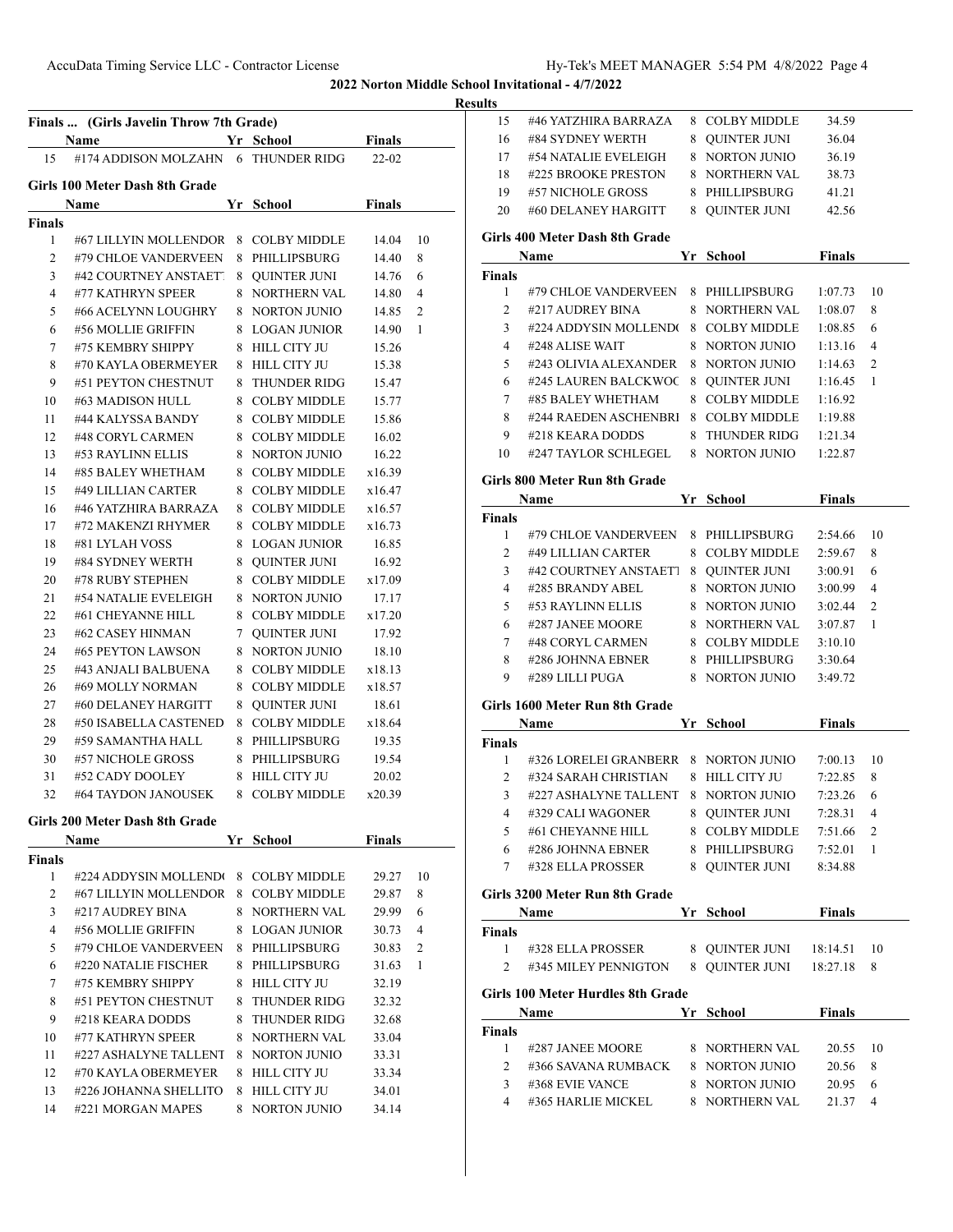|                     | Finals  (Girls 100 Meter Hurdles 8th Grade)<br>Name | Yr School                 | <b>Finals</b> |                 |
|---------------------|-----------------------------------------------------|---------------------------|---------------|-----------------|
| 5                   | #85 BALEY WHETHAM                                   | 8 COLBY MIDDLE            | 21.68         | $\overline{c}$  |
| 6                   | #326 LORELEI GRANBERR 8 NORTON JUNIO                |                           | 21.70         | 1               |
| $\tau$              | #364 AUSTIN GERSTBERG                               | 8 COLBY MIDDLE            | 21.98         |                 |
| 8                   | #42 COURTNEY ANSTAETT                               | 8 QUINTER JUNI            | 23.34         |                 |
| 9                   | #61 CHEYANNE HILL                                   | 8 COLBY MIDDLE            | 28.01         |                 |
|                     |                                                     |                           |               |                 |
|                     | Girls 200 Meter Hurdles 8th Grade                   |                           |               |                 |
|                     | Name                                                | Yr School                 | <b>Finals</b> |                 |
| <b>Finals</b>       |                                                     |                           |               | 10              |
| 1<br>$\overline{c}$ | #376 MIA BRIGGS                                     | 8 QUINTER JUNI            | 33.50         |                 |
|                     | #375 SHAYLEE BAALMAN                                | 8 QUINTER JUNI            | 35.39         | 8               |
| 3                   | #365 HARLIE MICKEL                                  | 8 NORTHERN VAL            | 36.63         | 6               |
| $\overline{4}$      | #366 SAVANA RUMBACK                                 | 8 NORTON JUNIO            | 37.61         | $\overline{4}$  |
| 5                   | #368 EVIE VANCE                                     | 8 NORTON JUNIO            | 37.84         | 2               |
| 6                   | #326 LORELEI GRANBERR                               | 8 NORTON JUNIO            | 38.36         | -1              |
| $\tau$              | #364 AUSTIN GERSTBERG                               | 8 COLBY MIDDLE            | 41.62         |                 |
| 8                   | #61 CHEYANNE HILL                                   | 8 COLBY MIDDLE            | 46.52         |                 |
|                     | Girls 4x100 Meter Relay 8th Grade                   |                           |               |                 |
|                     | Team                                                | <b>Relay</b>              | <b>Finals</b> |                 |
| <b>Finals</b>       |                                                     |                           |               |                 |
| $\mathbf{1}$        | <b>NORTHERN VAL</b>                                 | A                         | 1:01.27       | $\overline{10}$ |
|                     | 1) #287 JANEE MOORE 8                               | 2) #365 HARLIE MICKEL 8   |               |                 |
|                     | 3) #225 BROOKE PRESTON 8                            | 4) #77 KATHRYN SPEER 8    |               |                 |
| 2                   | NORTON JUNIOR HIGH                                  | A                         | $1:01.27$ 8   |                 |
|                     | 1) #66 ACELYNN LOUGHRY 8                            | 2) #285 BRANDY ABEL 8     |               |                 |
|                     | 3) #221 MORGAN MAPES 8                              | 4) #247 TAYLOR SCHLEGEL 8 |               |                 |
| 3                   | <b>COLBY MIDDLE SCHOOL</b>                          | A                         | 1:02.49       | - 6             |
|                     | 1) #244 RAEDEN ASCHENBREN                           | 2) #49 LILLIAN CARTER 8   |               |                 |
|                     | 3) #63 MADISON HULL 8                               | 4) #381 BRAELYN STUPKA 8  |               |                 |
|                     | 4 HILL CITY JUNIOR HIGH                             | A                         | 1:03.64       | $\overline{4}$  |
|                     | 1) #324 SARAH CHRISTIAN 8                           | 2) #70 KAYLA OBERMEYER 8  |               |                 |
|                     | 3) #226 JOHANNA SHELLITO 8                          | 4) #75 KEMBRY SHIPPY 8    |               |                 |
|                     | Girls 4x200 Meter Relay 8th Grade                   |                           |               |                 |
|                     | Team                                                | Relay                     | <b>Finals</b> |                 |
| <b>Finals</b>       |                                                     |                           |               |                 |
| 1                   | NORTON JUNIOR HIGH                                  | A                         | 2:07.72       | 10              |
|                     | 1) #243 OLIVIA ALEXANDER 8                          | 2) #66 ACELYNN LOUGHRY 8  |               |                 |
|                     | 3) #368 EVIE VANCE 8                                | 4) #248 ALISE WAIT 8      |               |                 |
| 2                   | <b>COLBY MIDDLE SCHOOL</b>                          | A                         | 2:14.42       | 8               |
|                     | 1) #244 RAEDEN ASCHENBREN                           | 2) #44 KALYSSA BANDY 8    |               |                 |
|                     | 3) #46 YATZHIRA BARRAZA 8                           | 4) #417 BRITTANY SWARTZ 8 |               |                 |
| 3                   | HILL CITY JUNIOR HIGH                               | А                         | 2:20.36       | 6               |
|                     | 1) #415 RYLIE MINIUM 8                              | 2) #413 CLOE BELL 8       |               |                 |
|                     | 3) #416 SADA NELSON 8                               | 4) #70 KAYLA OBERMEYER 8  |               |                 |
| 4                   | <b>QUINTER JUNIOR HIGH</b>                          | А                         | 2:37.49       | 4               |
|                     | 1) #84 SYDNEY WERTH 8                               | 2) #345 MILEY PENNIGTON 8 |               |                 |
|                     | 3) #328 ELLA PROSSER 8                              | 4) #329 CALI WAGONER 8    |               |                 |
|                     |                                                     |                           |               |                 |
|                     |                                                     |                           |               |                 |
|                     |                                                     |                           |               |                 |
|                     |                                                     |                           |               |                 |
|                     |                                                     |                           |               |                 |
|                     |                                                     |                           |               |                 |
|                     |                                                     |                           |               |                 |
|                     |                                                     |                           |               |                 |

|                | Girls 4x400 Meter Relay 8th Grade |    |                           |               |     |
|----------------|-----------------------------------|----|---------------------------|---------------|-----|
|                | Team                              |    | Relay                     | <b>Finals</b> |     |
| Finals         |                                   |    |                           |               |     |
| 1              | <b>COLBY MIDDLE SCHOOL</b>        |    | А                         | 4:49.21       | 10  |
|                | 1) #434 SHAYLEE HOLZMEISTE        |    | 2) #224 ADDYSIN MOLLENDOR |               |     |
|                | 3) #67 LILLYIN MOLLENDOR 8        |    | 4) #381 BRAELYN STUPKA 8  |               |     |
| 2              | <b>QUINTER JUNIOR HIGH</b>        |    | А                         | 4:52.47       | 8   |
|                | 1) #42 COURTNEY ANSTAETT 8        |    | 2) #375 SHAYLEE BAALMAN 8 |               |     |
|                | 3) #245 LAUREN BALCKWOOD          |    | 4) #376 MIA BRIGGS 8      |               |     |
| 3              | <b>NORTON JUNIOR HIGH</b>         |    | А                         | 5:21.14       | 6   |
|                | 1) #243 OLIVIA ALEXANDER 8        |    | 2) #247 TAYLOR SCHLEGEL 8 |               |     |
|                |                                   |    | 4) #368 EVIE VANCE 8      |               |     |
|                | <b>Girls High Jump 8th Grade</b>  |    |                           |               |     |
|                | Name                              |    | Yr School                 | <b>Finals</b> |     |
| Finals         |                                   |    |                           |               |     |
| 1              | #375 SHAYLEE BAALMAN              | 8  | QUINTER JUNI              | 5-00.00       | 10  |
| 2              | #376 MIA BRIGGS                   | 8  | QUINTER JUNI              | $4 - 10.00$   | 8   |
| 3              | #217 AUDREY BINA                  | 8  | NORTHERN VAL              | 4-08.00       | 6   |
| 4              | #218 KEARA DODDS                  | 8  | <b>THUNDER RIDG</b>       | 4-00.00       | 3   |
| 4              | #415 RYLIE MINIUM                 |    | 8 HILL CITY JU            | 4-00.00       | 3   |
| 6              | #328 ELLA PROSSER                 | 8  | QUINTER JUNI              | J4-00.00      | 1   |
| 7              | #226 JOHANNA SHELLITO             | 8  | HILL CITY JU              | $3-10.00$     |     |
| 8              | #227 ASHALYNE TALLENT             | 8  | NORTON JUNIO              | $J3-10.00$    |     |
| ---            | #381 BRAELYN STUPKA               | 8  | <b>COLBY MIDDLE</b>       | NΗ            |     |
| ---            | #324 SARAH CHRISTIAN              | 8  | HILL CITY JU              | NH            |     |
|                | #50 ISABELLA CASTENED             |    | 8 COLBY MIDDLE            | NH            |     |
| ---            |                                   |    |                           |               |     |
| ---            | #69 MOLLY NORMAN                  |    | 8 COLBY MIDDLE            | NH            |     |
|                | #365 HARLIE MICKEL                |    | 8 NORTHERN VAL            | NH            |     |
|                | Girls Pole Vault 8th Grade        |    |                           |               |     |
|                | Name                              | Yr | <b>School</b>             | <b>Finals</b> |     |
| Finals<br>1    | #376 MIA BRIGGS                   |    |                           |               | 10  |
|                |                                   |    | 8 QUINTER JUNI            | 7-06.00       |     |
| 2              | #248 ALISE WAIT                   |    | 8 NORTON JUNIO            | 7-00.00       | 8   |
| 3              | #434 SHAYLEE HOLZMEIS             |    | 8 COLBY MIDDLE            | 6-06.00       | 6   |
| $\overline{4}$ | #63 MADISON HULL                  |    | 8 COLBY MIDDLE            | 6-00.00       | 4   |
| 5              | #415 RYLIE MINIUM                 |    | 8 HILL CITY JU            | 5-06.00       | 1.5 |
| 5              | #381 BRAELYN STUPKA               |    | 8 COLBY MIDDLE            | 5-06.00       | 1.5 |
| 7              | #438 ALLYSON HALE                 |    | 8 NORTON JUNIO            | J5-06.00      |     |
|                | #52 CADY DOOLEY                   |    | 8 HILL CITY JU            | NH            |     |
|                | <b>Girls Long Jump 8th Grade</b>  |    |                           |               |     |
|                | Name                              |    | Yr School                 | <b>Finals</b> |     |
| Finals         |                                   |    |                           |               |     |
| 1              | #224 ADDYSIN MOLLENDO             |    | 8 COLBY MIDDLE            | 14-07.00      | 10  |
| 2              | #67 LILLYIN MOLLENDOR             |    | 8 COLBY MIDDLE            | 13-04.25      | 8   |
| 3              | #248 ALISE WAIT                   |    | 8 NORTON JUNIO            | 13-04.00      | 6   |
| 4              | #75 KEMBRY SHIPPY                 | 8  | HILL CITY JU              | 11-07.50      | 4   |
| 5              | #439 SADIE CHENEY                 |    | 8 COLBY MIDDLE            | 11-03.25      | 2   |
| 6              | #220 NATALIE FISCHER              |    | 8 PHILLIPSBURG            | 11-02.00      | 1   |
| 7              | #218 KEARA DODDS                  | 8  | <b>THUNDER RIDG</b>       | 10-08.50      |     |
| 8              | #324 SARAH CHRISTIAN              |    | 8 HILL CITY JU            | 10-05.00      |     |
| 9              | #81 LYLAH VOSS                    |    | 8 LOGAN JUNIOR            | 10-01.25      |     |
| 10             | #247 TAYLOR SCHLEGEL              |    | 8 NORTON JUNIO            | 10-00.75      |     |
| 11             | #226 JOHANNA SHELLITO             |    | 8 HILL CITY JU            | 9-07.50       |     |
|                |                                   |    |                           |               |     |
|                |                                   |    |                           |               |     |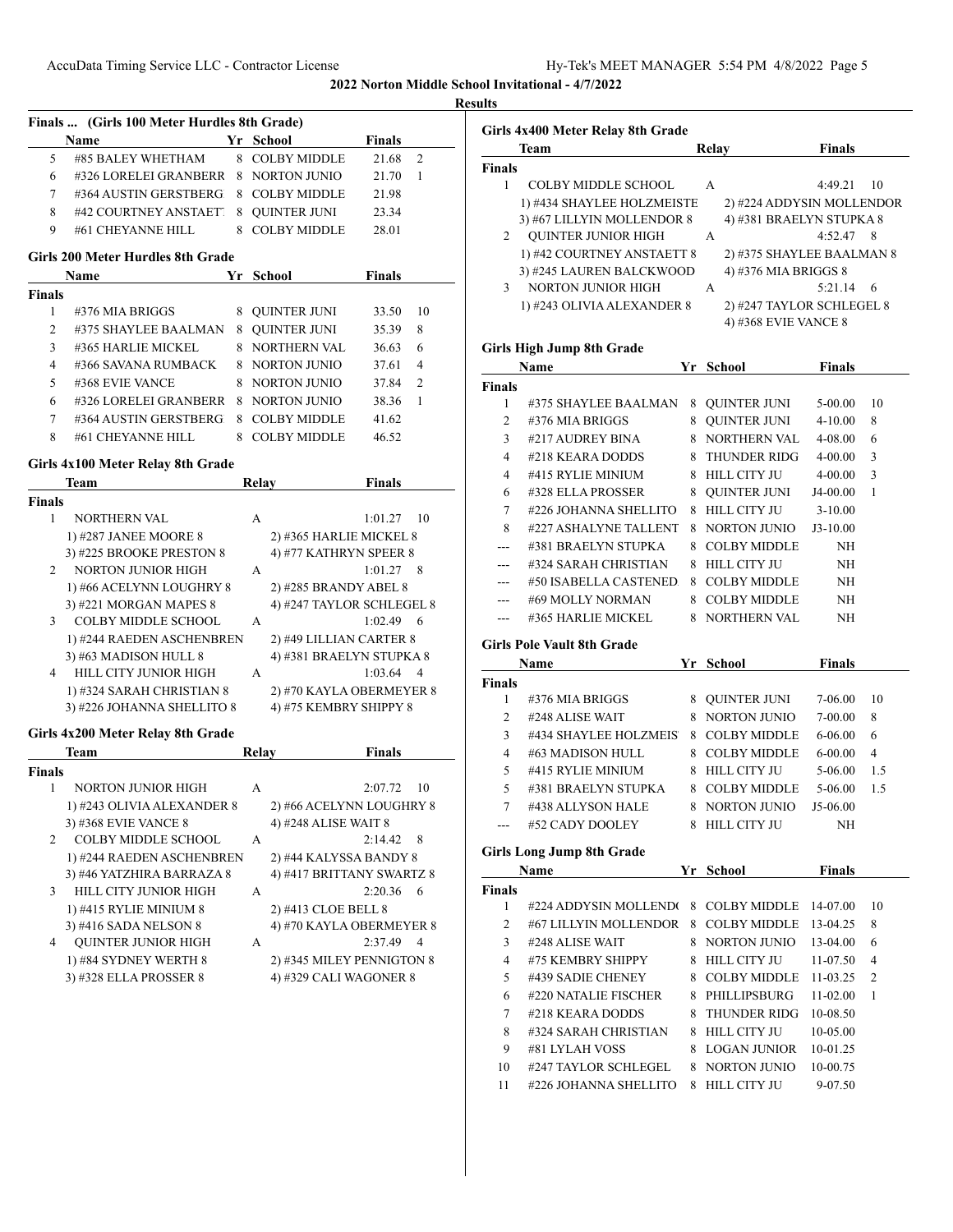|                    | Finals  (Girls Long Jump 8th Grade)<br><b>Name</b> | Yr School                        | <b>Finals</b>  |    |
|--------------------|----------------------------------------------------|----------------------------------|----------------|----|
| $---$              | #56 MOLLIE GRIFFIN                                 | 8 LOGAN JUNIOR                   | <b>FOUL</b>    |    |
| ---                | #285 BRANDY ABEL                                   | 8 NORTON JUNIO                   | <b>FOUL</b>    |    |
| $\cdots$           | #59 SAMANTHA HALL                                  | 8 PHILLIPSBURG                   | <b>FOUL</b>    |    |
|                    | <b>Girls Triple Jump 8th Grade</b>                 |                                  |                |    |
|                    | <b>Name</b>                                        | <b>School</b>                    | <b>Finals</b>  |    |
| <b>Finals</b>      |                                                    |                                  |                |    |
| 1                  | #217 AUDREY BINA                                   | 8 NORTHERN VAL 31-03.25          |                | 10 |
| $\overline{2}$     | #434 SHAYLEE HOLZMEIS                              | 8 COLBY MIDDLE                   | 29-01.00       | 8  |
| 3                  | #417 BRITTANY SWARTZ                               | 8 COLBY MIDDLE                   | 28-02.00       | 6  |
| $\overline{4}$     | #287 JANEE MOORE                                   | 8 NORTHERN VAL 26-10.00          |                | 4  |
| 5                  | #56 MOLLIE GRIFFIN                                 | 8 LOGAN JUNIOR                   | 26-08.00       | 2  |
| 6                  | #220 NATALIE FISCHER                               | 8 PHILLIPSBURG                   | 25-07.00       | 1  |
| 7                  | #63 MADISON HULL                                   | 8 COLBY MIDDLE 25-06.00          |                |    |
| 8                  | #329 CALI WAGONER                                  | 8 OUINTER JUNI                   | 25-02.75       |    |
| 9                  | #53 RAYLINN ELLIS                                  | 8 NORTON JUNIO                   | 22-09.50       |    |
| 10                 | #438 ALLYSON HALE                                  | 8 NORTON JUNIO                   | 21-05.50       |    |
| 11                 | #345 MILEY PENNIGTON                               | 8 QUINTER JUNI                   | 20-08.00       |    |
| 12                 | #221 MORGAN MAPES                                  | 8 NORTON JUNIO                   | 19-08.25       |    |
|                    | <b>Girls Shot Put 8th Grade</b>                    |                                  |                |    |
| <b>Finals</b>      | Name                                               | Yr School                        | <b>Finals</b>  |    |
| 1                  | #44 KALYSSA BANDY                                  | 8 COLBY MIDDLE 32-05.75          |                | 10 |
| $\overline{2}$     | #245 LAUREN BALCKWOC                               | 8 QUINTER JUNI                   | 29-10.75       | 8  |
| 3                  | #456 GRACIE PENROD                                 | 8 HILL CITY JU                   | 29-00.50       | 6  |
| 4                  | #81 LYLAH VOSS                                     | 8 LOGAN JUNIOR                   | 28-00.25       | 4  |
| 5                  | #77 KATHRYN SPEER                                  | 8 NORTHERN VAL                   | 27-10.50       | 2  |
| 6                  | #329 CALI WAGONER                                  | 8 QUINTER JUNI                   | 27-02.50       | 1  |
| 7                  | #220 NATALIE FISCHER                               | 8 PHILLIPSBURG                   | 27-00.00       |    |
| 8                  | #225 BROOKE PRESTON                                | 8 NORTHERN VAL                   | 25-08.75       |    |
| 9                  | #416 SADA NELSON                                   | 8 HILL CITY JU                   | 25-04.75       |    |
| 10                 | #72 MAKENZI RHYMER                                 | 8 COLBY MIDDLE                   | 23-11.00       |    |
| 11                 | #64 TAYDON JANOUSEK                                | 8 COLBY MIDDLE                   | 23-10.75       |    |
| 12                 | #445 JESSI WAIT                                    | 8 NORTON JUNIO                   | 23-10.00       |    |
| 13                 | #457 LAYLA PUGA                                    | 8 NORTON JUNIO                   | 23-02.50       |    |
| 14                 | #413 CLOE BELL                                     | 8 HILL CITY JU                   | 22-05.25       |    |
| 15                 | #59 SAMANTHA HALL                                  | 8 PHILLIPSBURG                   | 20-08.25       |    |
| 16                 | #60 DELANEY HARGITT                                | 8 QUINTER JUNI                   | 17-10.25       |    |
| 17                 | #65 PEYTON LAWSON                                  | 8 NORTON JUNIO                   | 16-11.50       |    |
|                    | <b>Girls Discus Throw 8th Grade</b>                |                                  |                |    |
|                    | Name                                               | Yr School                        | <b>Finals</b>  |    |
| <b>Finals</b><br>1 | #417 BRITTANY SWARTZ                               | 8 COLBY MIDDLE                   | 67-08          | 10 |
|                    |                                                    |                                  |                |    |
| 2                  | #245 LAUREN BALCKWOC                               | 8 QUINTER JUNI<br>8 HILL CITY JU | 59-11          | 8  |
| 3                  | #416 SADA NELSON                                   |                                  | 59-06          | 6  |
| 4                  | #243 OLIVIA ALEXANDER                              | 8 NORTON JUNIO                   | 57-08          | 4  |
| 5                  | #81 LYLAH VOSS                                     | 8 LOGAN JUNIOR                   | 55-08          | 2  |
| 6                  | #456 GRACIE PENROD                                 | 8 HILL CITY JU                   | 52-10          | 1  |
|                    | #59 SAMANTHA HALL                                  | 8 PHILLIPSBURG                   | 50-01          |    |
| 7                  | #439 SADIE CHENEY                                  | 8 COLBY MIDDLE                   | 49-07          |    |
| 8                  |                                                    |                                  | 47-10          |    |
| 9                  | #46 YATZHIRA BARRAZA                               | 8 COLBY MIDDLE                   |                |    |
| 10<br>11           | #52 CADY DOOLEY<br>#457 LAYLA PUGA                 | 8 HILL CITY JU<br>8 NORTON JUNIO | 42-05<br>41-08 |    |

|              | #375 SHAYLEE BAALMAN 8 QUINTER JUNI  |                       | <b>FOUL</b>   |    |
|--------------|--------------------------------------|-----------------------|---------------|----|
|              | <b>Girls Javelin Throw 8th Grade</b> |                       |               |    |
|              | Name                                 | Yr School             | <b>Finals</b> |    |
| Finals       |                                      |                       |               |    |
| $\mathbf{1}$ | #72 MAKENZI RHYMER                   | 8 COLBY MIDDLE        | 77-04         | 10 |
| 2            | #445 JESSI WAIT                      | 8 NORTON JUNIO        | $72 - 11$     | 8  |
| 3            | #416 SADA NELSON                     | 8 HILL CITY JU        | 66-08         | 6  |
| 4            | #364 AUSTIN GERSTBERG                | 8 COLBY MIDDLE        | 60-00         | 4  |
| 5            | #443 RYLAN EMERSON                   | 8 NORTON JUNIO        | 55-11         | 2  |
| 6            | #413 CLOE BELL                       | 8 HILL CITY JU        | 55-03         | 1  |
| 7            | #227 ASHALYNE TALLENT                | 8 NORTON JUNIO        | 54-04         |    |
| $\tau$       | #439 SADIE CHENEY                    | 8 COLBY MIDDLE        | 54-04         |    |
| 9            | #225 BROOKE PRESTON                  | 8 NORTHERN VAL        | $40 - 09$     |    |
|              | <b>Boys 100 Meter Dash 7th Grade</b> |                       |               |    |
|              | Name                                 | Yr School             | Finals        |    |
| Finals       |                                      |                       |               |    |
| $\mathbf{1}$ | #15 VANCE DEMPEWOLF                  | 7 COLBY MIDDLE        | 13.41         | 10 |
| 2            | #18 CARTER GORDON                    | 7 COLBY MIDDLE        | 13.86         | 8  |
| 3            | #10 NATHAN CATES                     | 7 COLBY MIDDLE        | 14.10         | 6  |
| 4            | #38 SEAN WEDERSKI                    | 7 COLBY MIDDLE        | 14.19         | 4  |
| 5            | #36 CASH TUBBS                       | 7 COLBY MIDDLE        | x14.19        |    |
| 6            | #23 KALEB KEISWETTER                 | 7 NORTON JUNIO        | 14.54         | 2  |
| 7            | #4 NATHANIEL BANDY                   | 7 COLBY MIDDLE        | x14.65        |    |
| 8            | #37 KONNER WAGENBLAS 7 THUNDER RIDG  |                       | 14.69         | 1  |
| 9            | #35 TRISTAN TAYLOR                   | 7 PHILLIPSBURG        | 14.75         |    |
| 10           | #3 SAM BAKER                         | 7 THUNDER RIDG        | 14.87         |    |
| 11           | #25 JACOB LUEA                       | 7 PHILLIPSBURG        | 15.56         |    |
| 12           | #13 KAGE DANIELS                     | 7 COLBY MIDDLE        | x15.57        |    |
| 13           | #11 XANDER CLARK                     | 7 HILL CITY JU        | 15.69         |    |
| 14           | #28 STRATTEN MCKENNA                 | 7 NORTON JUNIO        | 16.25         |    |
| 15           | #19 EASTON GOTTSCHALI                | <b>6 LOGAN JUNIOR</b> | 16.64         |    |
| 16           | #8 MORGAN BROWNWOO                   | 7 THUNDER RIDG        | 16.82         |    |
| 17           | #41 BOSTON WOOFTER                   | 7 COLBY MIDDLE        | x16.95        |    |
| 18           | #7 JACE BINDER                       | 7 NORTON JUNIO        | 17.07         |    |
| 19           | #20 MILES HALE                       | 7 NORTON JUNIO        | 17.08         |    |
| 20           | #26 BARRETT MANN                     | 7 QUINTER JUNI        | 17.48         |    |
| 21           | #6 JUSTIN BEACHEL                    | 7 QUINTER JUNI        | 18.13         |    |
| 22           | #14 ZACHARY DELANEY                  | 7 PHILLIPSBURG        | 18.38         |    |
| 23           | #16 AIDAN DERR                       | 7 PHILLIPSBURG        | 18.54         |    |
| 24           | #22 JIAH JOHNSON                     | 7 NORTON JUNIO        | x19.36        |    |
| 25           | #27 GABRIEL MARTINEZ                 | 7 NORTHERN VAL        | 19.48         |    |
| 26           | #29 TY MILLER                        | 6 NORTHERN VAL        | 21.51         |    |
| 27           | #21 MALIKIAH HITT                    | <b>6 NORTHERN VAL</b> | 23.19         |    |
|              | Boys 200 Meter Dash 7th Grade        |                       |               |    |
|              | Name                                 | Yr School             | <b>Finals</b> |    |
| Finals       |                                      |                       |               |    |
| 1            | #15 VANCE DEMPEWOLF                  | 7 COLBY MIDDLE        | 28.34         | 10 |
| 2            | #23 KALEB KEISWETTER                 | 7 NORTON JUNIO        | 29.30         | 8  |
| 3            | #209 BRAYTON WOODS                   | 7 LOGAN JUNIOR        | 29.52         | 6  |
| 4            | #207 PARKER STARK                    | 7 NORTON JUNIO        | 29.74         | 4  |
| 5            | #203 BRENNER MONTGON                 | 7 PHILLIPSBURG        | 30.39         | 2  |
| 6            | #10 NATHAN CATES                     | 7 COLBY MIDDLE        | 30.45         | 1  |
| 7            | #205 JARRETT PFANNENS'               | 7 NORTON JUNIO        | 30.53         |    |
| 8            | #35 TRISTAN TAYLOR                   | 7 PHILLIPSBURG        | 30.85         |    |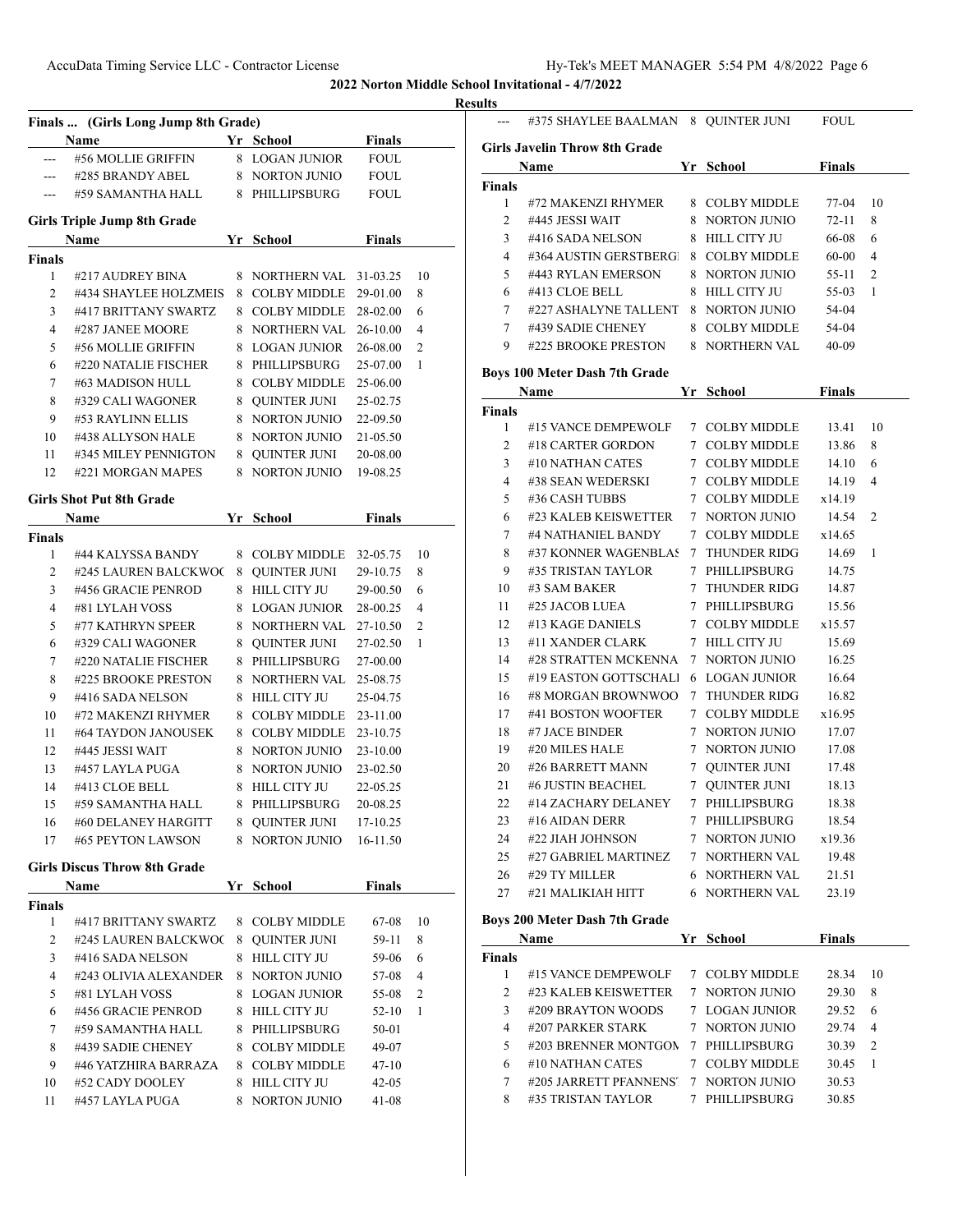**Results**

|                         | Finals  (Boys 200 Meter Dash 7th Grade)  |             |                                  |                    |                |
|-------------------------|------------------------------------------|-------------|----------------------------------|--------------------|----------------|
|                         | Name                                     |             | Yr School                        | <b>Finals</b>      |                |
| 9                       | #202 BRILLON MCDOWEL                     | $\tau$      | <b>THUNDER RIDG</b>              | 31.30              |                |
| 10                      | #200 TATE FOREMAN                        |             | 6 THUNDER RIDG                   | 31.36              |                |
| 11                      | #37 KONNER WAGENBLAS                     |             | 7 THUNDER RIDG                   | 31.46              |                |
| 12                      | #208 BUSTER STATES                       |             | 7 LOGAN JUNIOR                   | 32.18              |                |
| 13                      | #25 JACOB LUEA                           |             | 7 PHILLIPSBURG                   | 32.95              |                |
| 14                      | #206 BREYLYN SHANAHA                     |             | 7 COLBY MIDDLE                   | 34.55              |                |
| 15                      | #204 COLIN OWEN                          |             | 7 HILL CITY JU                   | 35.35              |                |
| 16                      | #198 ZION BECKNER                        |             | 7 QUINTER JUNI                   | 38.12              |                |
| 17                      | #26 BARRETT MANN                         |             | 7 QUINTER JUNI                   | 40.43              |                |
| 18                      | #27 GABRIEL MARTINEZ                     |             | 7 NORTHERN VAL                   | 44.19              |                |
| 19                      | #29 TY MILLER                            |             | 6 NORTHERN VAL                   | 47.27              |                |
|                         | Boys 400 Meter Dash 7th Grade            |             |                                  |                    |                |
|                         | Name                                     |             | Yr School                        | <b>Finals</b>      |                |
| <b>Finals</b>           |                                          |             |                                  |                    |                |
| 1                       | #209 BRAYTON WOODS                       |             | 7 LOGAN JUNIOR                   | 1:05.13            | 10             |
| $\overline{c}$          | #38 SEAN WEDERSKI                        |             | 7 COLBY MIDDLE                   | 1:06.09            | 8              |
| 3                       | #276 HUDSON WALTER                       | 7           | <b>NORTON JUNIO</b>              | 1:06.23            | 6              |
| 4                       | #270 TADEN GOTTSCHALI                    |             | 7 LOGAN JUNIOR                   | 1:07.95            | 4              |
| 5                       | #203 BRENNER MONTGON                     |             | 7 PHILLIPSBURG                   | 1:08.07            | $\overline{c}$ |
| 6                       | #274 COPE RAILSBACK                      |             | 7 NORTON JUNIO                   | 1:08.86            | 1              |
| 7                       | #208 BUSTER STATES                       |             | 7 LOGAN JUNIOR                   | 1:11.69            |                |
| 8                       | #4 NATHANIEL BANDY                       |             | 7 COLBY MIDDLE                   | 1:12.90            |                |
| 9                       | #200 TATE FOREMAN                        |             | 6 THUNDER RIDG                   | 1:13.28            |                |
| 10                      | #272 COOPER HAVLAS                       |             | 7 QUINTER JUNI                   | 1:17.22            |                |
| 11                      | #265 CHASE BELL                          |             | 7 HILL CITY JU                   | 1:17.58            |                |
| 12                      | #271 LEVI HAINES                         |             | 7 COLBY MIDDLE                   | 1:22.21            |                |
| 13                      | #266 WAYLON CECIL                        |             | 7 PHILLIPSBURG                   | 1:33.24            |                |
| ---                     | #268 JOHNATHAN EAKIN                     |             | 7 PHILLIPSBURG                   | <b>DNF</b>         |                |
|                         |                                          |             |                                  |                    |                |
|                         | Boys 800 Meter Run 7th Grade<br>Name     |             | Yr School                        | <b>Finals</b>      |                |
| Finals                  |                                          |             |                                  |                    |                |
| 1                       | #312 JAYTON RUSH                         |             | 7 COLBY MIDDLE                   | 2:34.18            | 10             |
| 2                       | #314 NATHAN SCHROEDE!                    |             | 7 COLBY MIDDLE                   | 2:39.78            | 8              |
| 3                       | #305 JACE BAILEY                         |             | 7 NORTON JUNIO                   | 2:41.91            | 6              |
| 4                       | #307 SHAUN JEWEL                         | $7^{\circ}$ | HILL CITY JU                     | 2:41.93            | 4              |
| 5                       | #38 SEAN WEDERSKI                        |             | 7 COLBY MIDDLE                   | 2:43.84            | 2              |
| 6                       | #310 BRODY NUSS                          |             | 7 HILL CITY JU                   | 2:50.05            | 1              |
| 7                       | #313 BRADY RUSSOM                        |             | 7 PHILLIPSBURG                   | 3:00.47            |                |
| 8                       | #315 ADEN SHAW                           |             | 7 PHILLIPSBURG                   | 3:12.45            |                |
|                         | #309 CLAY MIRTZNER                       |             | 8 HILL CITY JU                   | 3:19.56            |                |
|                         |                                          |             |                                  | 3:19.71            |                |
| 9                       |                                          |             |                                  |                    |                |
| 10                      | #306 JESSE DETTMER                       |             | 7 PHILLIPSBURG                   |                    |                |
| 11                      | #311 CALEB ROBERTS                       | 7           | <b>OUINTER JUNI</b>              | 3:38.13            |                |
|                         | Boys 1600 Meter Run 7th Grade            |             |                                  |                    |                |
|                         | Name                                     |             | Yr School                        | <b>Finals</b>      |                |
|                         |                                          |             |                                  |                    |                |
| 1                       | #312 JAYTON RUSH                         |             | 7 COLBY MIDDLE                   | 5:38.24            | 10             |
| 2                       | #307 SHAUN JEWEL                         |             | 7 HILL CITY JU                   | 6:01.48            | 8              |
| 3                       | #313 BRADY RUSSOM                        |             | 7 PHILLIPSBURG                   | 6:27.12            | 6              |
| $\overline{4}$          | #344 HUDSON WICKER                       |             | 7 NORTON JUNIO                   | 6:40.78            | 4              |
| 5                       | #343 XANDER RHYMER                       |             | 7 COLBY MIDDLE                   | 6:49.33            | 2              |
| <b>Finals</b><br>6<br>7 | #341 MATTHEW JAMISON<br>#340 TONY JAEGER |             | 7 QUINTER JUNI<br>7 COLBY MIDDLE | 6:58.74<br>7:21.82 | 1              |

| 8                  |                                                     |        |                                                   |               |                |
|--------------------|-----------------------------------------------------|--------|---------------------------------------------------|---------------|----------------|
|                    | #204 COLIN OWEN                                     |        | 7 HILL CITY JU                                    | 7:40.35       |                |
| 9                  | #339 KADE COUNTRYMAN                                | $\tau$ | <b>QUINTER JUNI</b>                               | 7:42.24       |                |
| 10                 | #198 ZION BECKNER                                   |        | 7 QUINTER JUNI                                    | 8:40.08       |                |
|                    | Boys 3200 Meter Run 7th Grade                       |        |                                                   |               |                |
|                    | Name                                                |        | Yr School                                         | <b>Finals</b> |                |
| <b>Finals</b>      |                                                     |        |                                                   |               |                |
| 1                  | #348 MATTHEW DICK                                   |        | 7 NORTON JUNIO                                    | 13:45.79      | 10             |
| $\overline{2}$     | #341 MATTHEW JAMISON                                |        | 7 QUINTER JUNI                                    | 14:51.69      | 8              |
| 3                  | #306 JESSE DETTMER                                  |        | 7 PHILLIPSBURG                                    | 15:17.79      | 6              |
| $\overline{4}$     | #339 KADE COUNTRYMAN                                |        | 7 QUINTER JUNI                                    | 15:40.43      | 4              |
| 5                  | #266 WAYLON CECIL                                   |        | 7 PHILLIPSBURG                                    | 15:58.71      | $\overline{2}$ |
| ---                | #268 JOHNATHAN EAKIN                                |        | 7 PHILLIPSBURG                                    | <b>DNF</b>    |                |
|                    | <b>Boys 100 Meter Hurdles 7th Grade</b>             |        |                                                   |               |                |
|                    | Name                                                |        | Yr School                                         | <b>Finals</b> |                |
| <b>Finals</b>      |                                                     |        |                                                   |               |                |
| $\mathbf{1}$       | #350 TAIT THALHEIM                                  |        | 6 NORTHERN VAL                                    | 20.58         | 10             |
| $\overline{2}$     | #271 LEVI HAINES                                    |        | 7 COLBY MIDDLE                                    | 20.82         | 8              |
| $3^{\circ}$        | #351 PETER ZURITA                                   |        | <b>6 NORTHERN VAL</b>                             | 23.35         | 6              |
| $\overline{4}$     | #311 CALEB ROBERTS                                  |        | 7 QUINTER JUNI                                    | 24.61         | 4              |
|                    |                                                     |        |                                                   |               |                |
|                    | <b>Boys 200 Meter Hurdles 7th Grade</b>             |        |                                                   |               |                |
|                    | Name                                                | Yr     | School                                            | <b>Finals</b> |                |
| <b>Finals</b><br>1 |                                                     |        |                                                   |               |                |
|                    | #371 COLT WERTH                                     |        | 7 QUINTER JUNI                                    | 34.38         | 10             |
|                    |                                                     |        |                                                   |               |                |
| 2                  | #370 MASON LAURIN                                   |        | 7 PHILLIPSBURG                                    | 39.26         | 8              |
| 3                  | #351 PETER ZURITA                                   |        | <b>6 NORTHERN VAL</b>                             | 40.21         | 6              |
| 4                  | #315 ADEN SHAW                                      |        | 7 PHILLIPSBURG                                    | 40.45         | 4              |
|                    | Boys 4x100 Meter Relay 7th Grade                    |        |                                                   |               |                |
|                    | Team                                                |        | Relay                                             | <b>Finals</b> |                |
|                    |                                                     |        |                                                   |               |                |
| 1                  | <b>COLBY MIDDLE SCHOOL</b>                          |        | A                                                 | 54.78         | 10             |
|                    | 1) #10 NATHAN CATES 7                               |        | 2) #15 VANCE DEMPEWOLF 7                          |               |                |
|                    | 3) #36 CASH TUBBS 7                                 |        | 4) #18 CARTER GORDON 7                            |               |                |
| 2                  | <b>NORTON JUNIOR HIGH</b>                           |        | A                                                 | 56.99         | 8              |
|                    | 1) #398 MICHAEL URBAN 7                             |        | 2) #205 JARRETT PFANNENSTIE                       |               |                |
|                    | 3) #389 ASHTON KATS 7                               |        | 4) #207 PARKER STARK 7                            |               |                |
| 3                  | <b>NORTHERN VAL</b>                                 |        | А                                                 | 57.33         | 6              |
|                    | 1) #350 TAIT THALHEIM 6                             |        | 2) #388 LUCAS HANSEN 6                            |               |                |
|                    | 3) #386 WYATT COMPTON 7                             |        | 4) #390 GRIFFIN MCKINNEY 6                        |               |                |
| 4                  | PHILLIPSBURG                                        |        | А                                                 | 57.69         | 4              |
|                    | 1) #313 BRADY RUSSOM 7                              |        | 2) #203 BRENNER MONTGOMEI                         |               |                |
|                    | 3) #395 ELIJAH SPRINGER 7                           |        | 4) #35 TRISTAN TAYLOR 7                           |               |                |
| 5                  | HILL CITY JUNIOR HIGH                               |        | А                                                 | 57.71         | 2              |
|                    | 1) #394 SLADE ROHR 7                                |        | 2) #393 MITCHELL PRESLEY 7                        |               |                |
|                    | 3) #310 BRODY NUSS 7                                |        | 4) #265 CHASE BELL 7                              |               |                |
| 6                  | THUNDER RIDG                                        |        | А                                                 | 1:03.60       | 1              |
|                    | 1) #8 MORGAN BROWNWOOD ′                            |        | 2) #3 SAM BAKER 7                                 |               |                |
|                    | 3) #397 DECLAN TWEEDY 7                             |        | 4) #369 CONNER ENGELKE 7                          |               |                |
| 7                  | QUINTER JUNIOR HIGH                                 |        | А                                                 | 1:06.28       |                |
| <b>Finals</b>      | 1) #396 CADEN THOMAS 7<br>3) #387 ISAAC GILLESPIE 7 |        | 2) #371 COLT WERTH 7<br>4) #391 JARRETT PACKARD 7 |               |                |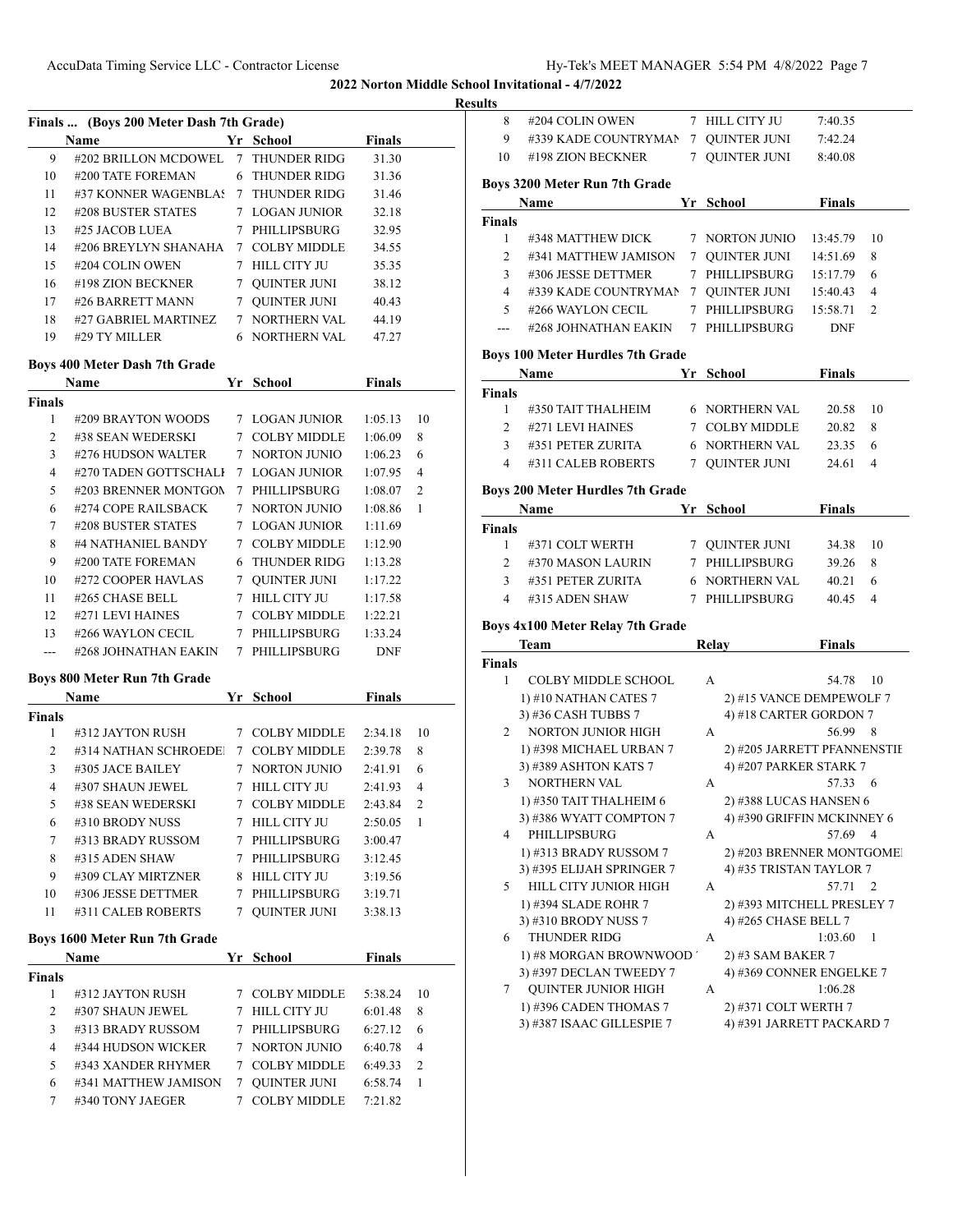### **Results**

|        | Boys 4x200 Meter Relay 7th Grade |              |                            |
|--------|----------------------------------|--------------|----------------------------|
|        | Team                             | Relay        | <b>Finals</b>              |
| Finals |                                  |              |                            |
| 1      | <b>NORTON JUNIOR HIGH</b>        | А            | 1:57.22<br>10              |
|        | 1) #276 HUDSON WALTER 7          |              | 2) #23 KALEB KEISWETTER 7  |
|        | 3) #398 MICHAEL URBAN 7          |              | 4) #207 PARKER STARK 7     |
| 2      | <b>THUNDER RIDG</b>              | А            | 2:04.69<br>8               |
|        | 1) #202 BRILLON MCDOWELL 7       |              | 2) #349 LUKAS DAYHOFF 7    |
|        | 3) #3 SAM BAKER 7                |              | 4) #37 KONNER WAGENBLAST   |
| 3      | <b>COLBY MIDDLE SCHOOL</b>       | A            | 2:04.93<br>6               |
|        | 1) #36 CASH TUBBS 7              |              | 2) #206 BREYLYN SHANAHAN ' |
|        | 3) #427 MCCAGER WRIGHT 7         |              | 4) #18 CARTER GORDON 7     |
| 4      | <b>NORTHERN VAL</b>              | А            | 2:06.97<br>$\overline{4}$  |
|        | 1) #350 TAIT THALHEIM 6          |              | 2) #388 LUCAS HANSEN 6     |
|        | 3) #386 WYATT COMPTON 7          |              | 4) #390 GRIFFIN MCKINNEY 6 |
| 5      | PHILLIPSBURG                     | А            | 2:16.09<br>2               |
|        | 1) #25 JACOB LUEA 7              |              | 2) #14 ZACHARY DELANEY 7   |
|        | 3) #370 MASON LAURIN 7           |              | 4) #395 ELIJAH SPRINGER 7  |
| 6      | HILL CITY JUNIOR HIGH            | А            | 2:17.72<br>1               |
|        | 1) #309 CLAY MIRTZNER 8          |              | 2) #204 COLIN OWEN 7       |
|        | 3) #11 XANDER CLARK 7            |              | 4) #426 CASE HAYNES 7      |
| 7      | <b>QUINTER JUNIOR HIGH</b>       | А            | 2:24.17                    |
|        | 1) #396 CADEN THOMAS 7           |              | 2) #387 ISAAC GILLESPIE 7  |
|        | 3) #339 KADE COUNTRYMAN 7        |              | 4) #198 ZION BECKNER 7     |
|        | Boys 4x400 Meter Relay 7th Grade |              |                            |
|        | Team                             | <b>Relay</b> | <b>Finals</b>              |
| Finals |                                  |              |                            |
| 1      | COLBY MIDDLE SCHOOL              | A            | 4:29.53<br>10              |
|        | 1) #36 CASH TUBBS 7              |              | 2) #312 JAYTON RUSH 7      |
|        | 3) #314 NATHAN SCHROEDER 7       |              | 4) #15 VANCE DEMPEWOLF 7   |
| 2      | <b>NORTON JUNIOR HIGH</b>        | А            | 4:33.33<br>8               |
|        | 1) #276 HUDSON WALTER 7          |              | 2) #305 JACE BAILEY 7      |
|        | 3) #205 JARRETT PFANNENSTIE      |              | 4) #398 MICHAEL URBAN 7    |
| 3      | HILL CITY JUNIOR HIGH            | А            | 4:52.19<br>6               |
|        | 1) #310 BRODY NUSS 7             |              | 2) #393 MITCHELL PRESLEY 7 |
|        | 3) #307 SHAUN JEWEL 7            |              | 4) #265 CHASE BELL 7       |
| 4      | NORTHERN VAL                     | А            | 5:14.01<br>4               |
|        | 1) #388 LUCAS HANSEN 6           |              | 2) #386 WYATT COMPTON 7    |
|        | 3) #435 CONNER DAVID 7           |              | 4) #351 PETER ZURITA 6     |
| 5      | PHILLIPSBURG                     | A            | 5:26.51<br>2               |
|        | 1) #370 MASON LAURIN 7           |              | 2) #436 ZANE SHIELDS 7     |
|        | 3) #395 ELIJAH SPRINGER 7        |              | 4) #313 BRADY RUSSOM 7     |
| 6      | <b>QUINTER JUNIOR HIGH</b>       | А            | 5:32.84<br>1               |
|        | 1) #371 COLT WERTH 7             |              | 2) #272 COOPER HAVLAS 7    |
|        | 3) #339 KADE COUNTRYMAN 7        |              | 4) #341 MATTHEW JAMISON 7  |

### **Boys High Jump 7th Grade**

|        | <b>Name</b>                         |   | Yr School      | <b>Finals</b> |    |
|--------|-------------------------------------|---|----------------|---------------|----|
| Finals |                                     |   |                |               |    |
|        | #38 SEAN WEDERSKI                   |   | 7 COLBY MIDDLE | 4-08.00       | 10 |
|        | #265 CHASE BELL                     |   | HILL CITY JU   | $4 - 02.00$   | 8  |
|        | #395 ELIJAH SPRINGER                | 7 | PHILLIPSBURG   | NH            |    |
|        | #440 BRETTON THOMAS                 |   | 7 COLBY MIDDLE | NH            |    |
|        | #394 SLADE ROHR                     |   | HILL CITY JU   | NH            |    |
|        | #206 BREYLYN SHANAHA 7 COLBY MIDDLE |   |                | NΉ            |    |

| ---            | #276 HUDSON WALTER                        |   | 7 NORTON JUNIO         | NH            |                |
|----------------|-------------------------------------------|---|------------------------|---------------|----------------|
| ---            | #344 HUDSON WICKER                        |   | 7 NORTON JUNIO         | NH            |                |
| ---            | #396 CADEN THOMAS                         |   | 7 OUINTER JUNI         | NH            |                |
| $---$          | #14 ZACHARY DELANEY                       |   | 7 PHILLIPSBURG         | NH            |                |
| ---            | #270 TADEN GOTTSCHALI                     |   | 7 LOGAN JUNIOR         | NH            |                |
| ---            | #8 MORGAN BROWNWOO                        |   | 7 THUNDER RIDG         | NH            |                |
| $---$          | #266 WAYLON CECIL                         |   | 7 PHILLIPSBURG         | NH            |                |
| ---            | #389 ASHTON KATS                          |   | 7 NORTON JUNIO         | NH            |                |
| $---$          | #309 CLAY MIRTZNER                        |   | 8 HILL CITY JU         | NH            |                |
| $\cdots$       | #272 COOPER HAVLAS                        |   | 7 OUINTER JUNI         | NH            |                |
|                | <b>Boys Pole Vault 7th Grade</b>          |   |                        |               |                |
|                | Name                                      |   | Yr School              | Finals        |                |
| <b>Finals</b>  |                                           |   |                        |               |                |
| 1              | #371 COLT WERTH                           |   | 7 QUINTER JUNI         | 9-00.00       | 10             |
| 2              | #207 PARKER STARK                         |   | 7 NORTON JUNIO         | 7-00.00       | 8              |
| 3              | #398 MICHAEL URBAN                        |   | 7 NORTON JUNIO         | 6-06.00       | 6              |
| $\overline{4}$ | #28 STRATTEN MCKENNA                      |   | 7 NORTON JUNIO         | 6-00.00       | 4              |
| 5              | #350 TAIT THALHEIM                        |   | <b>6 NORTHERN VAL</b>  | J6-00.00      | 2              |
| ---            | #315 ADEN SHAW                            |   | 7 PHILLIPSBURG         | NH            |                |
| ---            | #396 CADEN THOMAS                         |   | 7 OUINTER JUNI         | NH            |                |
| ---            | #16 AIDAN DERR                            |   | 7 PHILLIPSBURG         | NH            |                |
| $---$          | #271 LEVI HAINES                          |   | 7 COLBY MIDDLE         | NH            |                |
| ---            | #13 KAGE DANIELS                          |   | 7 COLBY MIDDLE         | NH            |                |
|                |                                           |   |                        |               |                |
| $---$          | #314 NATHAN SCHROEDE 7 COLBY MIDDLE       |   | <b>6 NORTHERN VAL</b>  | NH            |                |
|                | --- #388 LUCAS HANSEN                     |   |                        | NH            |                |
|                | <b>Boys Long Jump 7th Grade</b>           |   |                        |               |                |
|                |                                           |   |                        |               |                |
|                | Name                                      |   | Yr School              | <b>Finals</b> |                |
| Finals         |                                           |   |                        |               |                |
| 1              | #10 NATHAN CATES                          |   | 7 COLBY MIDDLE         | 13-08.00      | 10             |
| $\overline{c}$ | #23 KALEB KEISWETTER                      |   | 7 NORTON JUNIO         | J13-00.00     | 8              |
| 3              | #200 TATE FOREMAN                         | 6 | THUNDER RIDG J13-00.00 |               | 6              |
| 4              | #208 BUSTER STATES                        |   | 7 LOGAN JUNIOR         | 12-07.00      | 4              |
| 5              | #209 BRAYTON WOODS                        |   | 7 LOGAN JUNIOR         | 12-02.25      | $\overline{2}$ |
| 6              | #4 NATHANIEL BANDY                        |   | 7 COLBY MIDDLE         | 12-01.75      | 1              |
| 7              | #369 CONNER ENGELKE                       |   | 7 THUNDER RIDG         | 11-11.00      |                |
| 8              | #270 TADEN GOTTSCHALI                     |   | 7 LOGAN JUNIOR         | 11-09.50      |                |
| 9              | #30 THANE PAXSON                          |   | 7 COLBY MIDDLE         | 11-07.50      |                |
| 10             | #28 STRATTEN MCKENNA 7 NORTON JUNIO       |   |                        | $11-05.00$    |                |
| 11             | #426 CASE HAYNES                          |   | 7 HILL CITY JU         | 10-09.50      |                |
| 12             | #306 JESSE DETTMER                        | 7 | PHILLIPSBURG           | 10-09.25      |                |
| 13             | #11 XANDER CLARK                          |   | 7 HILL CITY JU         | 9-05.50       |                |
| 14             | #341 MATTHEW JAMISON                      |   | 7 QUINTER JUNI         | 8-10.25       |                |
| ---            | #274 COPE RAILSBACK                       | 7 | NORTON JUNIO           | <b>FOUL</b>   |                |
| ---            | #272 COOPER HAVLAS                        |   | 7 QUINTER JUNI         | <b>FOUL</b>   |                |
|                | #26 BARRETT MANN                          |   | 7 QUINTER JUNI         | FOUL          |                |
| ---            | #29 TY MILLER                             |   | <b>6 NORTHERN VAL</b>  | <b>DNF</b>    |                |
| ---            | #35 TRISTAN TAYLOR                        | 7 | PHILLIPSBURG           | DNF           |                |
|                |                                           |   |                        |               |                |
|                | <b>Boys Triple Jump 7th Grade</b><br>Name |   |                        |               |                |
| Finals         |                                           |   | Yr School              | <b>Finals</b> |                |
| 1              | #3 SAM BAKER                              | 7 | THUNDER RIDG           | 29-05.50      | 10             |
| 2              | #344 HUDSON WICKER                        |   | 7 NORTON JUNIO         | 26-10.00      | 8              |

4 #436 ZANE SHIELDS 7 PHILLIPSBURG 26-04.00 4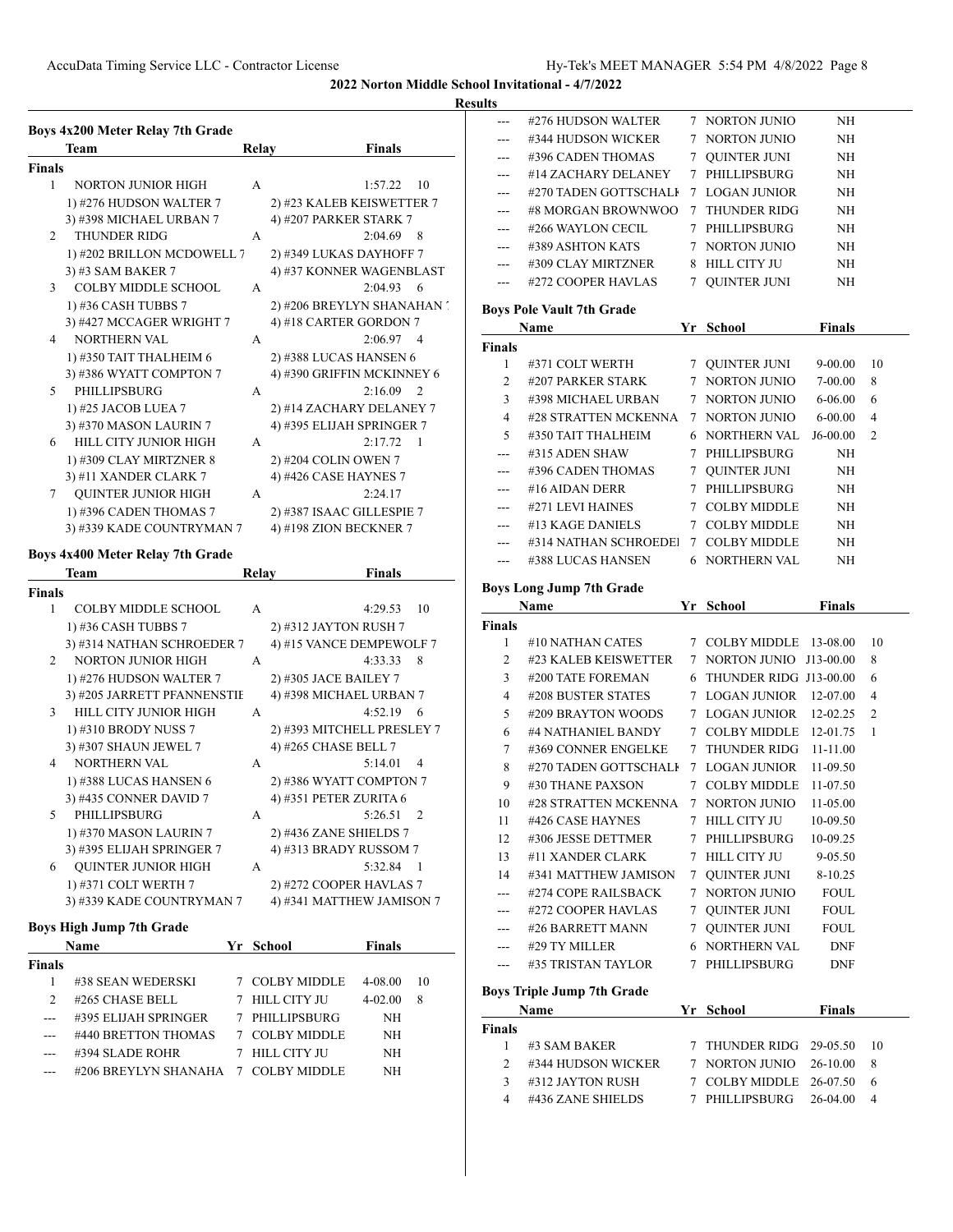**Results**

|                    | <b>Boys Shot Put 7th Grade</b>           |                 |                                  |                      |    |  |  |
|--------------------|------------------------------------------|-----------------|----------------------------------|----------------------|----|--|--|
|                    | Name                                     |                 | Yr School                        | <b>Finals</b>        |    |  |  |
| <b>Finals</b><br>1 | #202 BRILLON MCDOWEL                     |                 | 7 THUNDER RIDG                   | 33-04.75             | 10 |  |  |
| $\overline{c}$     | #393 MITCHELL PRESLEY                    | 7               | <b>HILL CITY JU</b>              | 29-01.50             | 8  |  |  |
| 3                  | #427 MCCAGER WRIGHT                      | $7\phantom{.0}$ | <b>COLBY MIDDLE</b>              | 27-07.00             | 6  |  |  |
| 4                  | #203 BRENNER MONTGON                     |                 | 7 PHILLIPSBURG                   | 26-11.50             | 4  |  |  |
| 5                  | #426 CASE HAYNES                         |                 | 7 HILL CITY JU                   | 26-08.75             | 2  |  |  |
| 6                  | #394 SLADE ROHR                          |                 | 7 HILL CITY JU                   | 25-04.00             | 1  |  |  |
| 7                  | #390 GRIFFIN MCKINNEY                    |                 | 6 NORTHERN VAL                   | 24-10.00             |    |  |  |
| 8                  | #436 ZANE SHIELDS                        |                 | 7 PHILLIPSBURG                   | 24-06.00             |    |  |  |
| 9                  | #274 COPE RAILSBACK                      |                 | 7 NORTON JUNIO                   | 24-05.75             |    |  |  |
| 10                 | #440 BRETTON THOMAS                      |                 | 7 COLBY MIDDLE                   | 23-10.00             |    |  |  |
| 11                 | #461 GAVIN CALLIHAN                      |                 | 7 NORTON JUNIO                   | 23-03.25             |    |  |  |
| 12                 | #41 BOSTON WOOFTER                       |                 | 7 COLBY MIDDLE                   | 22-07.75             |    |  |  |
| 12                 | #462 BRENNAN COUNTER                     |                 | 6 LOGAN JUNIOR                   | 22-07.75             |    |  |  |
| 14                 | #387 ISAAC GILLESPIE                     |                 | 7 QUINTER JUNI                   | 22-02.50             |    |  |  |
| 15                 | #27 GABRIEL MARTINEZ                     |                 | 7 NORTHERN VAL                   | 22-02.25             |    |  |  |
| 16                 | #391 JARRETT PACKARD                     |                 | 7 QUINTER JUNI                   | 20-08.50             |    |  |  |
| 17                 | #386 WYATT COMPTON                       |                 | 7 NORTHERN VAL                   |                      |    |  |  |
|                    | #19 EASTON GOTTSCHALL                    |                 |                                  | 20-05.75<br>20-05.25 |    |  |  |
| 18                 | #6 JUSTIN BEACHEL                        |                 | 6 LOGAN JUNIOR                   |                      |    |  |  |
| 19                 |                                          |                 | 7 QUINTER JUNI                   | 20-04.75             |    |  |  |
| 20                 | #397 DECLAN TWEEDY                       |                 | 7 THUNDER RIDG                   | 20-02.25             |    |  |  |
| 21                 | #466 JHETT JOHNSON<br>#464 JASPER STATES |                 | 7 PHILLIPSBURG                   | 19-02.25             |    |  |  |
| 22<br>23           | #465 BRYSON BURGE                        |                 | 6 LOGAN JUNIOR<br>7 NORTON JUNIO | 18-03.00             |    |  |  |
|                    |                                          |                 |                                  | 18-01.75             |    |  |  |
|                    | <b>Boys Discus Throw 7th Grade</b>       |                 |                                  |                      |    |  |  |
| <b>Finals</b>      | Name                                     |                 | Yr School                        | <b>Finals</b>        |    |  |  |
| 1                  | #202 BRILLON MCDOWEL                     |                 | 7 THUNDER RIDG                   | 103-08               | 10 |  |  |
| $\overline{2}$     | #462 BRENNAN COUNTER                     |                 | 6 LOGAN JUNIOR                   | 90-10                | 8  |  |  |
| 3                  | #436 ZANE SHIELDS                        |                 | 7 PHILLIPSBURG                   |                      |    |  |  |
|                    |                                          |                 |                                  |                      |    |  |  |
|                    |                                          |                 |                                  | 82-05                | 6  |  |  |
| 4                  | #393 MITCHELL PRESLEY                    |                 | 7 HILL CITY JU                   | 77-10                | 4  |  |  |
| 5                  | #426 CASE HAYNES                         |                 | 7 HILL CITY JU                   | 70-08                | 2  |  |  |
| 6                  | #397 DECLAN TWEEDY                       | 7               | THUNDER RIDG                     | 70-04                | 1  |  |  |
| 7                  | #387 ISAAC GILLESPIE                     | 7               | QUINTER JUNI                     | 69-04                |    |  |  |
| 8                  | #427 MCCAGER WRIGHT                      |                 | 7 COLBY MIDDLE                   | $60 - 02$            |    |  |  |
| 9.                 | #464 JASPER STATES                       |                 | 6 LOGAN JUNIOR                   | 58-03                |    |  |  |
| 10                 | #390 GRIFFIN MCKINNEY                    |                 | 6 NORTHERN VAL                   | 57-04                |    |  |  |
| 11                 | #463 JAREX ROGERS                        |                 | 7 NORTON JUNIO                   | 56-02                |    |  |  |
| 12                 | #21 MALIKIAH HITT                        |                 | 6 NORTHERN VAL                   | 55-01                |    |  |  |
| 13                 | #311 CALEB ROBERTS                       |                 | 7 OUINTER JUNI                   | 54-01                |    |  |  |
| 14                 | #19 EASTON GOTTSCHALI                    |                 | <b>6 LOGAN JUNIOR</b>            | 53-05                |    |  |  |
| 15                 | #461 GAVIN CALLIHAN                      |                 | 7 NORTON JUNIO                   | 53-01                |    |  |  |
| 16                 | #435 CONNER DAVID                        |                 | 7 NORTHERN VAL                   | 51-08                |    |  |  |
| 17                 | #7 JACE BINDER                           |                 | 7 NORTON JUNIO                   | 51-02                |    |  |  |
| 18                 | #370 MASON LAURIN                        |                 | 7 PHILLIPSBURG                   | 50-00                |    |  |  |
| 19                 | #14 ZACHARY DELANEY                      |                 | 7 PHILLIPSBURG                   | 47-09                |    |  |  |
| 20                 | #391 JARRETT PACKARD                     |                 | 7 QUINTER JUNI                   | 43-09                |    |  |  |
| 21                 | #8 MORGAN BROWNWOO                       |                 | 7 THUNDER RIDG                   | 39-04                |    |  |  |
|                    | <b>Boys Javelin Throw 7th Grade</b>      |                 |                                  |                      |    |  |  |
| <b>Finals</b>      | Name                                     |                 | Yr School                        | <b>Finals</b>        |    |  |  |

| 2             | #205 JARRETT PFANNENS'                      | 7      | <b>NORTON JUNIO</b>                        | 81-07           | 8  |
|---------------|---------------------------------------------|--------|--------------------------------------------|-----------------|----|
| 3             | #37 KONNER WAGENBLAS                        | 7      | <b>THUNDER RIDG</b>                        | 80-06           | 6  |
| 4             | #397 DECLAN TWEEDY                          | 7      | <b>THUNDER RIDG</b>                        | 75-06           | 4  |
| 5             | #427 MCCAGER WRIGHT                         | 7      | <b>COLBY MIDDLE</b>                        | 73-01           | 2  |
| 6             | #389 ASHTON KATS                            | 7      | <b>NORTON JUNIO</b>                        | 69-11           | 1  |
| 7             | #450 CADEN ENFIELD                          | 7      | <b>NORTON JUNIO</b>                        | 66-11           |    |
| 8             | #41 BOSTON WOOFTER                          | 7      | <b>COLBY MIDDLE</b>                        | 63-07           |    |
| 9             | #369 CONNER ENGELKE                         | 7      | <b>THUNDER RIDG</b>                        | 61-01           |    |
| 10            | #266 WAYLON CECIL                           | 7      | PHILLIPSBURG                               | 59-08           |    |
| 11            | #16 AIDAN DERR                              |        | 7 PHILLIPSBURG                             | 59-06           |    |
| 12            | #435 CONNER DAVID                           |        | 7 NORTHERN VAL                             | 53-07           |    |
| 13            | #315 ADEN SHAW                              | 7      | PHILLIPSBURG                               | 50-11           |    |
| 14            | #21 MALIKIAH HITT                           |        | 6 NORTHERN VAL                             | $39-10$         |    |
| 15            | #27 GABRIEL MARTINEZ                        |        | 7 NORTHERN VAL                             | 38-06           |    |
|               |                                             |        |                                            |                 |    |
|               | Boys 100 Meter Dash 8th Grade               |        |                                            |                 |    |
|               | Name                                        |        | Yr School                                  | <b>Finals</b>   |    |
| <b>Finals</b> |                                             |        |                                            |                 |    |
| 1             | #104 TANNER HORINEK                         | 8      | PHILLIPSBURG                               | 12.19           | 10 |
| 2             | #121 PIERCE RUMMEL                          | 8      | <b>QUINTER JUNI</b>                        | 12.83           | 8  |
| 3             | #94 MAVERICK DAVENPOI                       | 8      | <b>COLBY MIDDLE</b>                        | 13.25           | 6  |
| 4             | #133 CODY WRIGHT                            | 8      | <b>COLBY MIDDLE</b>                        | 13.33           | 4  |
| 5             | #98 JACKSON DUNLAP                          | 8      | <b>THUNDER RIDG</b>                        | 13.59           | 2  |
| 6             | #122 REID RYAN                              | 8      | <b>COLBY MIDDLE</b>                        | 13.67           | 1  |
| 7             | #95 STANLEY DEWITT                          | 8      | <b>LOGAN JUNIOR</b>                        | 13.82           |    |
| 8             | #126 JOHNEL SPEER                           | 8      | NORTHERN VAL                               | 13.90           |    |
| 9             | #117 MATTHEW PHILIPS                        | 8      | <b>HILL CITY JU</b>                        | 13.93           |    |
| 10            | #100 FABIAN ESPINOZA                        | 8      | <b>COLBY MIDDLE</b>                        | 14.01           |    |
| 11            | #93 ROBERT DAILEY                           | 8      | <b>LOGAN JUNIOR</b>                        | 14.09           |    |
| 12            | #97 GAVIN DRIGGS                            | 8      | PHILLIPSBURG                               | 14.09           |    |
| 13            | #134 KADE YOUNGMAN                          | 8      | <b>COLBY MIDDLE</b>                        | x14.24          |    |
| 14            | #115 RYLEN MURRAY                           | 8      | NORTON JUNIO                               | 14.43           |    |
| 15            | #124 STRYKER SHAW                           | 8      | <b>COLBY MIDDLE</b>                        | x14.47          |    |
| 16            | #96 KALEB DIXON                             | 8      | <b>COLBY MIDDLE</b>                        | x14.50          |    |
| 17            | #130 TALON WARK                             | 8      | <b>COLBY MIDDLE</b>                        | x14.53          |    |
| 18            | #92 COBIN CURRY                             | 8      | <b>COLBY MIDDLE</b>                        | x14.70          |    |
| 19            | #125 BRAXTYN SHIELDS                        | 8      | PHILLIPSBURG                               | 14.74           |    |
| 20            | #88 EMANUEL BLOODWO                         | 8      | <b>NORTON JUNIO</b>                        | 14.87           |    |
| 21            | #132 BRAXTON WITHINGT                       | 8      | <b>COLBY MIDDLE</b>                        | x14.88          |    |
| 22            |                                             |        | 8 HILL CITY JU                             | 14.92           |    |
|               | #114 CAYDEN MILLER                          |        |                                            |                 |    |
|               |                                             |        |                                            |                 |    |
| 23            | #91 JORDAN COLE                             |        | 8 COLBY MIDDLE                             | x14.96          |    |
| 24            | #131 HENRYK WATKINS                         | 8      | THUNDER RIDG                               | 15.46           |    |
| 25            | #113 NOAH MELVIN                            | 8      | NORTON JUNIO                               | 15.49           |    |
| 26            | #99 LUKE ELLIOTT                            | 8      | HILL CITY JU                               | 15.50           |    |
| 27            | #120 CHAZ ROTH                              | 8      | PHILLIPSBURG                               | 16.01           |    |
| 28            | #105 TENNYSON JACKSON                       | 8      | <b>COLBY MIDDLE</b>                        | x16.04          |    |
| 29            | #101 MICHAEL FERGUSON                       | 8      | THUNDER RIDG                               | 16.05           |    |
| 30            | #89 BLAYZE CHRISTY                          | 8      | PHILLIPSBURG                               | x16.19          |    |
| 31            | #118 LANDON RITTER                          | 8      | <b>COLBY MIDDLE</b>                        | x16.23          |    |
| 32            | #87 CASE ASHMORE                            | 8      | <b>LOGAN JUNIOR</b>                        | 16.50           |    |
| 33            | #123 RYKER SCHMIDTBEF                       | 8      | <b>COLBY MIDDLE</b>                        | x16.56          |    |
| 34            | #86 JACOB ALEXANDER                         | 8      | <b>COLBY MIDDLE</b>                        | x16.58          |    |
| 35            | #119 CASH ROTH                              | 8      | PHILLIPSBURG                               | x16.90          |    |
| 36            | #106 GARRETT JOHNSON                        | 8      | PHILLIPSBURG                               | x16.95          |    |
| 37            | #102 GAVIN GOTTSCHALK                       | 8      | <b>LOGAN JUNIOR</b>                        | 16.97           |    |
| 38<br>39      | #108 BLAINE KINDERKNE<br>#110 AUSTIN LEANNA | 8<br>8 | <b>QUINTER JUNI</b><br><b>LOGAN JUNIOR</b> | 17.06<br>x17.35 |    |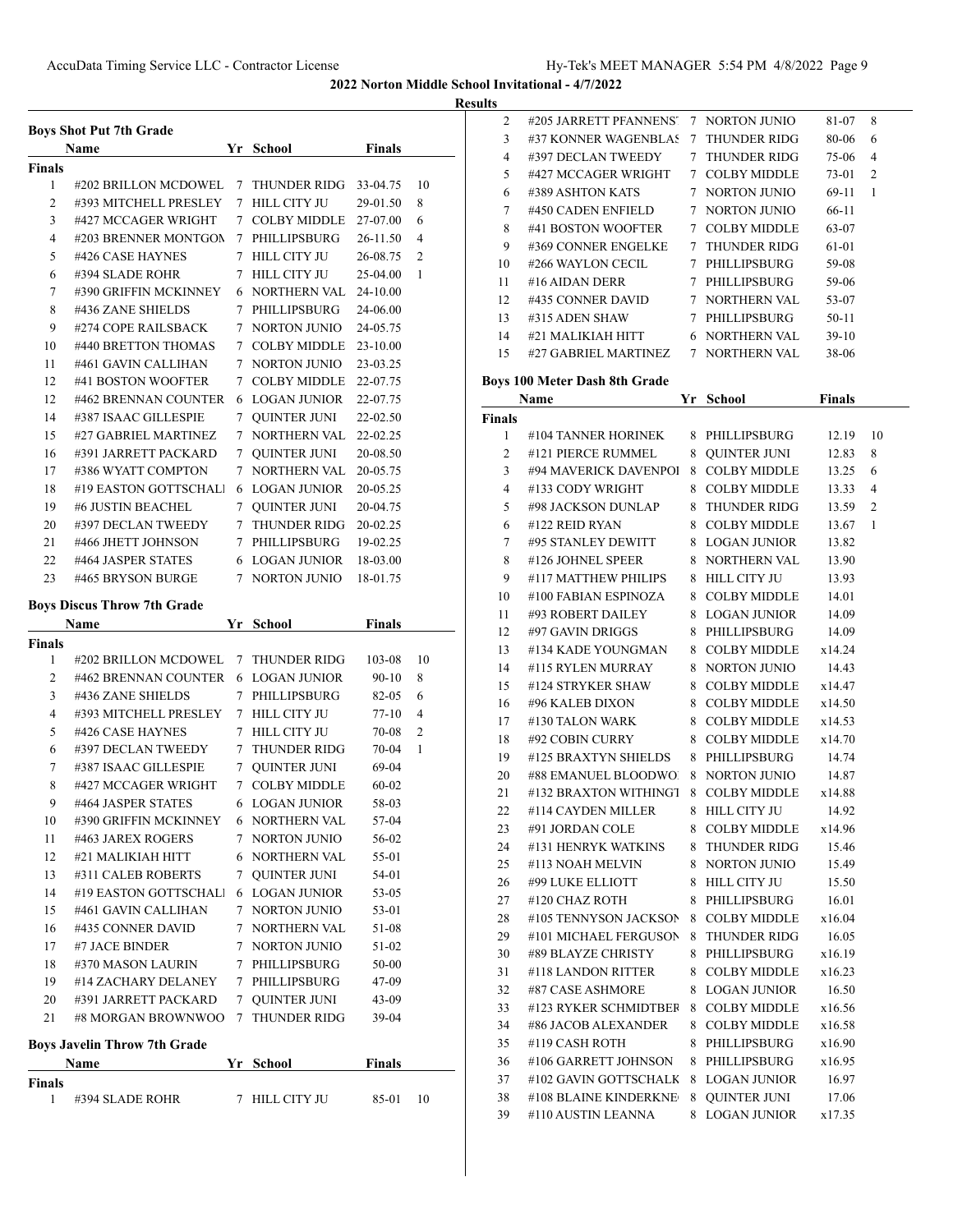**Results**

|                    | Finals  (Boys 100 Meter Dash 8th Grade)<br>Name |   | Yr School                             | <b>Finals</b> |         |
|--------------------|-------------------------------------------------|---|---------------------------------------|---------------|---------|
| 40                 | #107 AYDEN KEITH                                |   | 8 NORTHERN VAL                        | 20.06         |         |
|                    | 41 #128 CLAY VAN PATTEN                         |   | 8 NORTHERN VAL 21.37                  |               |         |
| 42                 | #109 ZACHARY KISTLER 8 COLBY MIDDLE x22.35      |   |                                       |               |         |
|                    | Boys 200 Meter Dash 8th Grade                   |   |                                       |               |         |
|                    | Name                                            |   | Yr School                             | <b>Finals</b> |         |
| <b>Finals</b>      |                                                 |   |                                       |               |         |
| 1                  | #104 TANNER HORINEK                             |   | 8 PHILLIPSBURG                        | 24.88         | 10      |
| 2                  | #121 PIERCE RUMMEL                              |   | 8 QUINTER JUNI                        | 27.27         | 8       |
| 3                  | #94 MAVERICK DAVENPOI                           |   | 8 COLBY MIDDLE                        | 27.84         | 6       |
| 4                  | #215 COLIN SPRINGER                             |   | 8 PHILLIPSBURG                        | 27.94         | 4       |
| 5                  | #214 KAID SCHWENN                               |   | 8 PHILLIPSBURG                        | 28.10         | 2       |
| 6                  | #95 STANLEY DEWITT                              |   | 8 LOGAN JUNIOR                        | 28.14         | 1       |
| 7                  | #98 JACKSON DUNLAP                              |   | 8 THUNDER RIDG                        | 28.51         |         |
| 8                  | #100 FABIAN ESPINOZA                            |   | 8 COLBY MIDDLE                        | 28.74         |         |
| 9                  | #93 ROBERT DAILEY                               |   | 8 LOGAN JUNIOR                        | 29.37         |         |
| 10                 | #117 MATTHEW PHILIPS                            |   | 8 HILL CITY JU                        | 29.52         |         |
| 11                 | #212 TUCKER HARRINGTC                           |   | 8 NORTON JUNIO                        | 29.60         |         |
| 12                 | #96 KALEB DIXON                                 |   | 8 COLBY MIDDLE                        | 29.72         |         |
| 13                 | #115 RYLEN MURRAY                               |   | 8 NORTON JUNIO                        | 29.81         |         |
| 14                 | #126 JOHNEL SPEER                               |   | 8 NORTHERN VAL                        | 30.68         |         |
| 15                 | #114 CAYDEN MILLER                              |   | 8 HILL CITY JU                        | 32.12         |         |
| 16                 | #99 LUKE ELLIOTT                                |   | 8 HILL CITY JU                        | 32.84         |         |
| 17                 | #101 MICHAEL FERGUSON 8 THUNDER RIDG            |   |                                       | 33.13         |         |
| 18                 | #113 NOAH MELVIN                                |   | 8 NORTON JUNIO                        | 34.98         |         |
| 19                 | #213 TREITYN REMINGTO 8 QUINTER JUNI            |   |                                       | 35.04         |         |
|                    | Boys 400 Meter Dash 8th Grade                   |   |                                       |               |         |
|                    | Name                                            |   | Yr School                             | <b>Finals</b> |         |
| <b>Finals</b>      |                                                 |   |                                       |               |         |
|                    |                                                 |   | 8 QUINTER JUNI 59.60                  |               | 10      |
| 1                  | #121 PIERCE RUMMEL                              |   |                                       |               |         |
| 2                  | #254 EJ HALL                                    |   | 8 PHILLIPSBURG                        | 1:01.01       | 8       |
| 3                  | #252 BLAKE BURESH                               |   | 8 PHILLIPSBURG                        | 1:02.75       | 6       |
| 4                  | #253 BRYTON DIXON                               |   | 8 COLBY MIDDLE                        | 1:03.67       | 4       |
| 5                  | #249 TYLER ASHBAUGH                             |   | 8 HILL CITY JU                        | 1:04.10       | 2       |
| 6                  | #257 JOSH MULLINS                               |   | 8 QUINTER JUNI                        | 1:04.61       | 1       |
| 7                  | #259 BRADY WIEDEMAN                             |   | 8 COLBY MIDDLE                        | 1:04.84       |         |
| 8                  | #115 RYLEN MURRAY                               | 8 | <b>NORTON JUNIO</b>                   | 1:05.52       |         |
| 9                  | #212 TUCKER HARRINGT(                           | 8 | NORTON JUNIO                          | 1:08.16       |         |
| 10                 | #88 EMANUEL BLOODWO                             | 8 | <b>NORTON JUNIO</b>                   | 1:11.37       |         |
| 11                 | #258 MADDAX WALLACE                             |   | 8 QUINTER JUNI                        | 1:11.46       |         |
| 12                 | #124 STRYKER SHAW                               |   | 8 COLBY MIDDLE                        | 1:15.24       |         |
| 13                 | #256 DALTON MCGRATH                             |   | 8 PHILLIPSBURG                        | 1:16.44       |         |
|                    | Boys 800 Meter Run 8th Grade                    |   |                                       |               |         |
|                    | Name                                            |   | Yr School                             | <b>Finals</b> |         |
|                    |                                                 |   |                                       |               |         |
| 1                  | #134 KADE YOUNGMAN                              |   | 8 COLBY MIDDLE                        | 2:33.89       |         |
| 2                  | #250 TATE BALTHAZOR                             |   | 8 HILL CITY JU                        | 2:39.49       | 8       |
| 3                  | #294 CLEVELAND CORMA                            |   | 8 PHILLIPSBURG                        | 2:41.09       | 6       |
| 4                  | #303 JATIN WEIGEL                               |   | 8 NORTON JUNIO                        | 2:41.94       | 10<br>4 |
| <b>Finals</b><br>5 | #125 BRAXTYN SHIELDS                            |   | 8 PHILLIPSBURG                        | 2:42.13       | 2       |
| 6                  | #296 LANDON EDIGER                              |   | 8 NORTON JUNIO                        | 2:45.95       | 1       |
| 7                  | #132 BRAXTON WITHINGT<br>#295 RYDER DEMPEWOLF   | 8 | <b>COLBY MIDDLE</b><br>8 COLBY MIDDLE | 2:47.36       |         |

| นเเร           |                                         |    |                     |               |                |
|----------------|-----------------------------------------|----|---------------------|---------------|----------------|
| 9              | #299 AUSTIN HARMON                      |    | 8 HILL CITY JU      | 2:49.99       |                |
| 10             | #302 KENDRICK SELENSK                   |    | 8 QUINTER JUNI      | 3:02.04       |                |
| 11             | #300 ALEK MILLER                        |    | 8 PHILLIPSBURG      | 3:03.58       |                |
| 12             | #298 KALE HARGITT                       |    | 8 OUINTER JUNI      | 3:32.10       |                |
|                | <b>Boys 1600 Meter Run 8th Grade</b>    |    |                     |               |                |
|                | Name                                    |    | Yr School           | <b>Finals</b> |                |
| <b>Finals</b>  |                                         |    |                     |               |                |
| $\mathbf{1}$   | #336 AYSTON KATS                        |    | 8 NORTON JUNIO      | 5:32.93       | 10             |
| 2              | #334 DEREK CLYDESDALI                   | 8  | NORTON JUNIO        | 5:37.62       | 8              |
| 3              | #337 ERIC SCHROEDER                     | 8  | <b>COLBY MIDDLE</b> | 5:39.47       | 6              |
| 4              | #331 DEREK BARRAZA                      | 8  | <b>COLBY MIDDLE</b> | 5:40.55       | $\overline{4}$ |
| 5              | #258 MADDAX WALLACE                     | 8  | <b>QUINTER JUNI</b> | 6:03.37       | $\overline{2}$ |
| 6              | #335 WILLIAM JESSUP                     | 8  | PHILLIPSBURG        | 6:05.45       | 1              |
| 7              | #130 TALON WARK                         | 8  | <b>COLBY MIDDLE</b> | 6:08.16       |                |
| 8              | #333 ELLIOT CHURCHWEI                   | 8  | <b>QUINTER JUNI</b> | 6:24.48       |                |
| 9              | #256 DALTON MCGRATH                     | 8  | PHILLIPSBURG        | 6:41.84       |                |
| 10             | #298 KALE HARGITT                       | 8  | <b>OUINTER JUNI</b> | 7:41.84       |                |
|                | <b>Boys 3200 Meter Run 8th Grade</b>    |    |                     |               |                |
|                | Name                                    |    | Yr School           | <b>Finals</b> |                |
| <b>Finals</b>  |                                         |    |                     |               |                |
| 1              | #258 MADDAX WALLACE                     | 8  | QUINTER JUNI        | 12:07.01      | 10             |
| $\overline{2}$ | #300 ALEK MILLER                        | 8  | PHILLIPSBURG        | 12:39.33      | 8              |
| 3              | #333 ELLIOT CHURCHWEI                   | 8  | QUINTER JUNI        | 13:23.01      | 6              |
| 4              | #302 KENDRICK SELENSK                   | 8  | QUINTER JUNI        | 14:40.84      | 4              |
|                | <b>Boys 100 Meter Hurdles 8th Grade</b> |    |                     |               |                |
|                | Name                                    | Yr | School              | <b>Finals</b> |                |
| <b>Finals</b>  |                                         |    |                     |               |                |
| 1              | #104 TANNER HORINEK                     |    | 8 PHILLIPSBURG      | 14.54         | 10             |
| 2              | #352 TYLER BACKMAN                      |    | 8 NORTON JUNIO      | 14.96         | 8              |
| 3              | #353 OWEN HAMMOND                       |    | 8 NORTHERN VAL      | 16.44         | 6              |
| 4              | #356 GAVIN THALHEIM                     |    | 8 NORTHERN VAL      | 16.63         | 4              |
| 5              | #253 BRYTON DIXON                       |    | 8 COLBY MIDDLE      | 19.27         | $\overline{2}$ |
| 6              | #335 WILLIAM JESSUP                     |    | 8 PHILLIPSBURG      | 19.96         | 1              |
| 7              | #257 JOSH MULLINS                       |    | 8 QUINTER JUNI      | 20.15         |                |
| 8              | #295 RYDER DEMPEWOLF                    | 8  | <b>COLBY MIDDLE</b> | 20.72         |                |
|                |                                         |    |                     |               |                |
| 9              | #355 MAVERICK ROGERS                    | 8  | <b>NORTHERN VAL</b> | 23.96         |                |

### **Boys 200 Meter Hurdles 8th Grade**

| Name          |                      | Vr - | School              | Finals |                |
|---------------|----------------------|------|---------------------|--------|----------------|
| <b>Finals</b> |                      |      |                     |        |                |
|               | #352 TYLER BACKMAN   |      | 8 NORTON JUNIO      | 27.88  | 10             |
|               | #356 GAVIN THALHEIM  |      | 8 NORTHERN VAL      | 29.48  | 8              |
| 3             | #353 OWEN HAMMOND    |      | 8 NORTHERN VAL      | 29.72  | -6             |
| 4             | #335 WILLIAM JESSUP  |      | PHILLIPSBURG        | 35.83  | $\overline{4}$ |
| 5             | #355 MAVERICK ROGERS |      | <b>NORTHERN VAL</b> | 41.96  |                |

### **Boys 4x100 Meter Relay 8th Grade**

 $\overline{\phantom{a}}$ 

|               | <b>Team</b>                | Relav | <b>Finals</b>             |
|---------------|----------------------------|-------|---------------------------|
| <b>Finals</b> |                            |       |                           |
|               | PHILLIPSBURG               | A     | 51.16<br>- 10             |
|               | 1) #252 BLAKE BURESH 8     |       | 2) #215 COLIN SPRINGER 8  |
|               | 3) #214 KAID SCHWENN 8     |       | 4) #254 EJ HALL 8         |
|               | <b>COLBY MIDDLE SCHOOL</b> | А     | 51.92<br>-8               |
|               | 1) #384 CALEB CERSOVSKY 8  |       | 2) #94 MAVERICK DAVENPORT |
|               | 3) #253 BRYTON DIXON 8     |       | 4) #331 DEREK BARRAZA 8   |
|               |                            |       |                           |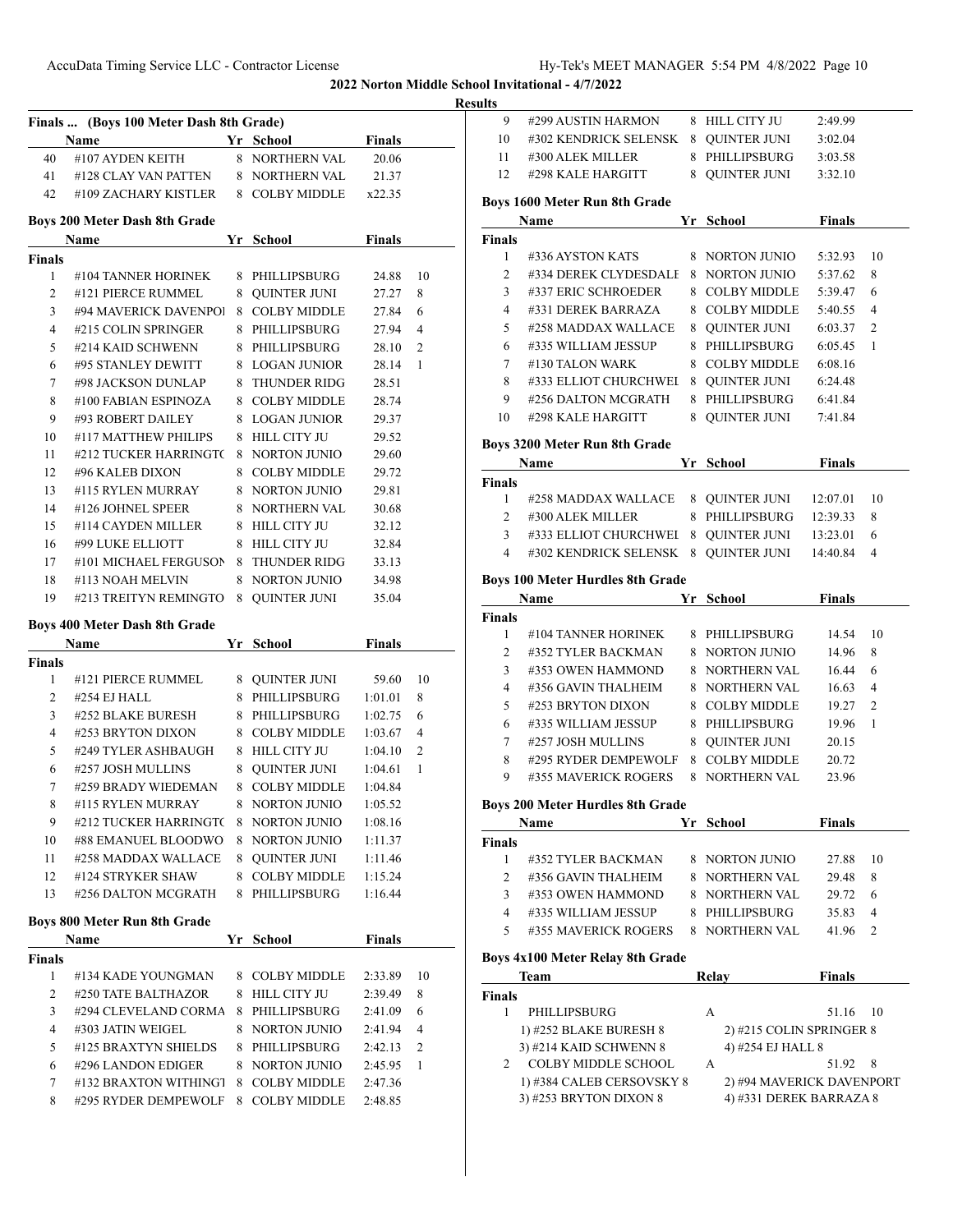## **Results**

|               | Finals  (Boys 4x100 Meter Relay 8th Grade) |       |                           |                             |
|---------------|--------------------------------------------|-------|---------------------------|-----------------------------|
|               | Team                                       | Relay |                           | <b>Finals</b>               |
| 3             | <b>NORTON JUNIOR HIGH</b>                  | А     |                           | 54.02<br>6                  |
|               | 1) #383 JACK CARTER 8                      |       |                           | 2) #212 TUCKER HARRINGTON   |
|               | 3) #336 AYSTON KATS 8                      |       | 4) #352 TYLER BACKMAN 8   |                             |
| 4             | <b>THUNDER RIDG</b>                        | А     |                           | 57.48<br>4                  |
|               | 1) #131 HENRYK WATKINS 8                   |       |                           | 2) #101 MICHAEL FERGUSON 8  |
|               | 3) #385 EVAN SLAVIK 8                      |       | 4) #98 JACKSON DUNLAP 8   |                             |
| 5             | <b>QUINTER JUNIOR HIGH</b>                 | А     |                           | 2<br>1:02.63                |
|               | 1) #382 CADEMON BRIDGES 8                  |       |                           | 2) #333 ELLIOT CHURCHWELL   |
|               | 3) #108 BLAINE KINDERKNECH                 |       |                           | 4) #213 TREITYN REMINGTON { |
|               | HILL CITY JUNIOR HIGH                      | A     |                           | DNF                         |
|               | 1) #249 TYLER ASHBAUGH 8                   |       | 2) #299 AUSTIN HARMON 8   |                             |
|               | 3) #117 MATTHEW PHILIPS 8                  |       | 4) #250 TATE BALTHAZOR 8  |                             |
|               |                                            |       |                           |                             |
|               | Boys 4x200 Meter Relay 8th Grade           |       |                           |                             |
|               | Team                                       | Relay |                           | Finals                      |
| <b>Finals</b> |                                            |       |                           |                             |
| 1             | NORTON JUNIOR HIGH                         | A     |                           | 1:47.96<br>10               |
|               | 1) #422 DOMINIC VAHLING 8                  |       |                           | 2) #334 DEREK CLYDESDALE 8  |
|               | 3) #383 JACK CARTER 8                      |       | 4) #352 TYLER BACKMAN 8   |                             |
| 2             | <b>COLBY MIDDLE SCHOOL</b>                 | А     |                           | 1:52.84<br>8                |
|               | 1) #100 FABIAN ESPINOZA 8                  |       |                           | 2) #295 RYDER DEMPEWOLF 8   |
|               | 3) #259 BRADY WIEDEMAN 8                   |       | 4) #133 CODY WRIGHT 8     |                             |
| 3             | PHILLIPSBURG                               | A     |                           | 6<br>1:57.06                |
|               | 1) #215 COLIN SPRINGER 8                   |       | 2) #97 GAVIN DRIGGS 8     |                             |
|               | 3) #421 RALLEN MINKLER 8                   |       | 4) #214 KAID SCHWENN 8    |                             |
| 4             | <b>THUNDER RIDG</b>                        | A     |                           | 2:03.25<br>4                |
|               | 1) #131 HENRYK WATKINS 8                   |       |                           | 2) #101 MICHAEL FERGUSON 8  |
|               | 3) #98 JACKSON DUNLAP 8                    |       | 4) #385 EVAN SLAVIK 8     |                             |
| 5             | HILL CITY JUNIOR HIGH                      | A     |                           | 2:11.22<br>2                |
|               | 1) #114 CAYDEN MILLER 8                    |       | 2) #420 KOBY KEISWETTER 8 |                             |
|               | 3) #419 AIDEN HALL 8                       |       | 4) #418 RYAN BUDIG 8      |                             |
| 6             | <b>QUINTER JUNIOR HIGH</b>                 | А     |                           | 1<br>2:22.58                |
|               | 1) #382 CADEMON BRIDGES 8                  |       | 2) #298 KALE HARGITT 8    |                             |
|               | 3) #108 BLAINE KINDERKNECH                 |       |                           | 4) #213 TREITYN REMINGTON { |
|               |                                            |       |                           |                             |
|               | Boys 4x400 Meter Relay 8th Grade           |       |                           |                             |
|               | Team                                       | Relay |                           | <b>Finals</b>               |
| Finals        |                                            |       |                           |                             |
| 1             | NORTON JUNIOR HIGH                         | А     |                           | 4:10.15<br>10               |
|               | 1) #383 JACK CARTER 8                      |       | 2) #422 DOMINIC VAHLING 8 |                             |
|               | 3) #334 DEREK CLYDESDALE 8                 |       | 4) #336 AYSTON KATS 8     |                             |
| 2             | <b>COLBY MIDDLE SCHOOL</b>                 | A     |                           | 4:12.70<br>8                |
|               | 1) #253 BRYTON DIXON 8                     |       | 2) #337 ERIC SCHROEDER 8  |                             |
|               | 3) #133 CODY WRIGHT 8                      |       | 4) #331 DEREK BARRAZA 8   |                             |
| 3             | PHILLIPSBURG                               | А     |                           | 4:32.06<br>6                |
|               | 1) #215 COLIN SPRINGER 8                   |       | 2) #214 KAID SCHWENN 8    |                             |
|               | 3) #97 GAVIN DRIGGS 8                      |       |                           | 4) #294 CLEVELAND CORMAN    |
| 4             | QUINTER JUNIOR HIGH                        | A     |                           | 4<br>4:41.70                |
|               | 1) #333 ELLIOT CHURCHWELL                  |       | 2) #257 JOSH MULLINS 8    |                             |
|               | 3) #302 KENDRICK SELENSKY {                |       | 4) #258 MADDAX WALLACE 8  |                             |
|               |                                            |       |                           |                             |
|               | <b>Boys High Jump 8th Grade</b>            |       |                           |                             |
|               | Name<br>Yr                                 |       | <b>School</b>             | <b>Finals</b>               |
| Finals        |                                            |       |                           |                             |
| 1             | #353 OWEN HAMMOND<br>8                     |       | NORTHERN VAL              | 5-02.00<br>10               |
|               |                                            |       |                           |                             |

| 2              | #250 TATE BALTHAZOR               |   | 8 HILL CITY JU      | 4-08.00       | 8   |
|----------------|-----------------------------------|---|---------------------|---------------|-----|
| 3              | #294 CLEVELAND CORMA              | 8 | PHILLIPSBURG        | J4-08.00      | 6   |
| 4              | #422 DOMINIC VAHLING              | 8 | <b>NORTON JUNIO</b> | 4-06.00       | 4   |
| 5              | #384 CALEB CERSOVSKY              | 8 | <b>COLBY MIDDLE</b> | J4-06.00      | 2   |
| 6              | #257 JOSH MULLINS                 | 8 | <b>QUINTER JUNI</b> | 4-04.00       | 1   |
| 7              | #421 RALLEN MINKLER               | 8 | PHILLIPSBURG        | J4-04.00      |     |
| 7              | #93 ROBERT DAILEY                 | 8 | <b>LOGAN JUNIOR</b> | J4-04.00      |     |
| ---            | #249 TYLER ASHBAUGH               | 8 | HILL CITY JU        | NH            |     |
| ---            | #92 COBIN CURRY                   |   | 8 COLBY MIDDLE      | NH            |     |
|                | #298 KALE HARGITT                 |   | 8 QUINTER JUNI      | NH            |     |
| ---            | #299 AUSTIN HARMON                |   | 8 HILL CITY JU      | NH            |     |
| ---            | #303 JATIN WEIGEL                 |   | 8 NORTON JUNIO      | NH            |     |
|                |                                   |   |                     |               |     |
|                | <b>Boys Pole Vault 8th Grade</b>  |   |                     |               |     |
|                | Name                              |   | Yr School           | <b>Finals</b> |     |
| Finals         |                                   |   |                     |               |     |
| 1              | #356 GAVIN THALHEIM               |   | 8 NORTHERN VAL      | 9-06.00       | 10  |
| 2              | #337 ERIC SCHROEDER               |   | 8 COLBY MIDDLE      | 8-06.00       | 8   |
| 3              | #336 AYSTON KATS                  |   | 8 NORTON JUNIO      | 8-00.00       | 6   |
| $\overline{4}$ | #294 CLEVELAND CORMA              | 8 | PHILLIPSBURG        | 7-06.00       | 4   |
| 5              | #418 RYAN BUDIG                   | 8 | HILL CITY JU        | 6-06.00       | 1.5 |
| 5              | #132 BRAXTON WITHINGT             |   | 8 COLBY MIDDLE      | 6-06.00       | 1.5 |
| ---            | #130 TALON WARK                   |   | 8 COLBY MIDDLE      | NH            |     |
|                | #300 ALEK MILLER                  |   | 8 PHILLIPSBURG      | NH            |     |
| ---            | #335 WILLIAM JESSUP               |   | 8 PHILLIPSBURG      | NH            |     |
|                | #355 MAVERICK ROGERS              |   | 8 NORTHERN VAL      | NH            |     |
| ---            |                                   |   |                     |               |     |
|                | <b>Boys Long Jump 8th Grade</b>   |   |                     |               |     |
|                | Name                              |   | Yr School           | <b>Finals</b> |     |
|                |                                   |   |                     |               |     |
|                |                                   |   |                     |               |     |
| Finals<br>1    |                                   | 8 |                     |               | 10  |
|                | #254 EJ HALL                      |   | PHILLIPSBURG        | 17-04.75      |     |
| 2              | #121 PIERCE RUMMEL                | 8 | QUINTER JUNI        | 16-10.00      | 8   |
| 3              | #94 MAVERICK DAVENPOI             |   | 8 COLBY MIDDLE      | 16-04.75      | 6   |
| $\overline{4}$ | #331 DEREK BARRAZA                | 8 | <b>COLBY MIDDLE</b> | 15-09.00      | 4   |
| 5              | #384 CALEB CERSOVSKY              |   | 8 COLBY MIDDLE      | 15-08.50      | 2   |
| 6              | #95 STANLEY DEWITT                | 8 | <b>LOGAN JUNIOR</b> | 15-00.00      | 1   |
| 7              | #126 JOHNEL SPEER                 | 8 | NORTHERN VAL        | 14-07.50      |     |
| 8              | #249 TYLER ASHBAUGH               |   | 8 HILL CITY JU      | 14-05.00      |     |
| 9              | #299 AUSTIN HARMON                |   | 8 HILL CITY JU      | 13-09.00      |     |
| 10             | #93 ROBERT DAILEY                 |   | 8 LOGAN JUNIOR      | 13-04.00      |     |
| 11             | #302 KENDRICK SELENSK             |   | 8 QUINTER JUNI      | 13-01.50      |     |
| 12             | #125 BRAXTYN SHIELDS              |   | 8 PHILLIPSBURG      | 11-00.00      |     |
| 13             | #256 DALTON MCGRATH               | 8 | PHILLIPSBURG        | 10-06.50      |     |
| 14             | #108 BLAINE KINDERKNE             |   | 8 QUINTER JUNI      | $9 - 00.00$   |     |
| $---$          | #418 RYAN BUDIG                   |   | 8 HILL CITY JU      | <b>FOUL</b>   |     |
| ---            | #212 TUCKER HARRINGTC             |   | 8 NORTON JUNIO      | <b>FOUL</b>   |     |
|                |                                   |   |                     |               |     |
|                | <b>Boys Triple Jump 8th Grade</b> |   |                     |               |     |
|                | Name                              |   | Yr School           | <b>Finals</b> |     |
| <b>Finals</b>  |                                   |   |                     |               |     |
| 1              | #104 TANNER HORINEK               |   | 8 PHILLIPSBURG      | 38-09.50      | 10  |
| 2              | #254 EJ HALL                      |   | 8 PHILLIPSBURG      | 33-10.00      | 8   |
| 3              | #384 CALEB CERSOVSKY              |   | 8 COLBY MIDDLE      | 32-11.00      | 6   |
| 4              | #353 OWEN HAMMOND                 |   | 8 NORTHERN VAL      | 30-11.00      | 4   |
| 5              | #250 TATE BALTHAZOR               |   | 8 HILL CITY JU      | 30-09.00      | 2   |
| 6              | #334 DEREK CLYDESDALI             |   | 8 NORTON JUNIO      | 30-03.00      | 1   |
| 7              | #422 DOMINIC VAHLING              |   | 8 NORTON JUNIO      | 30-01.00      |     |